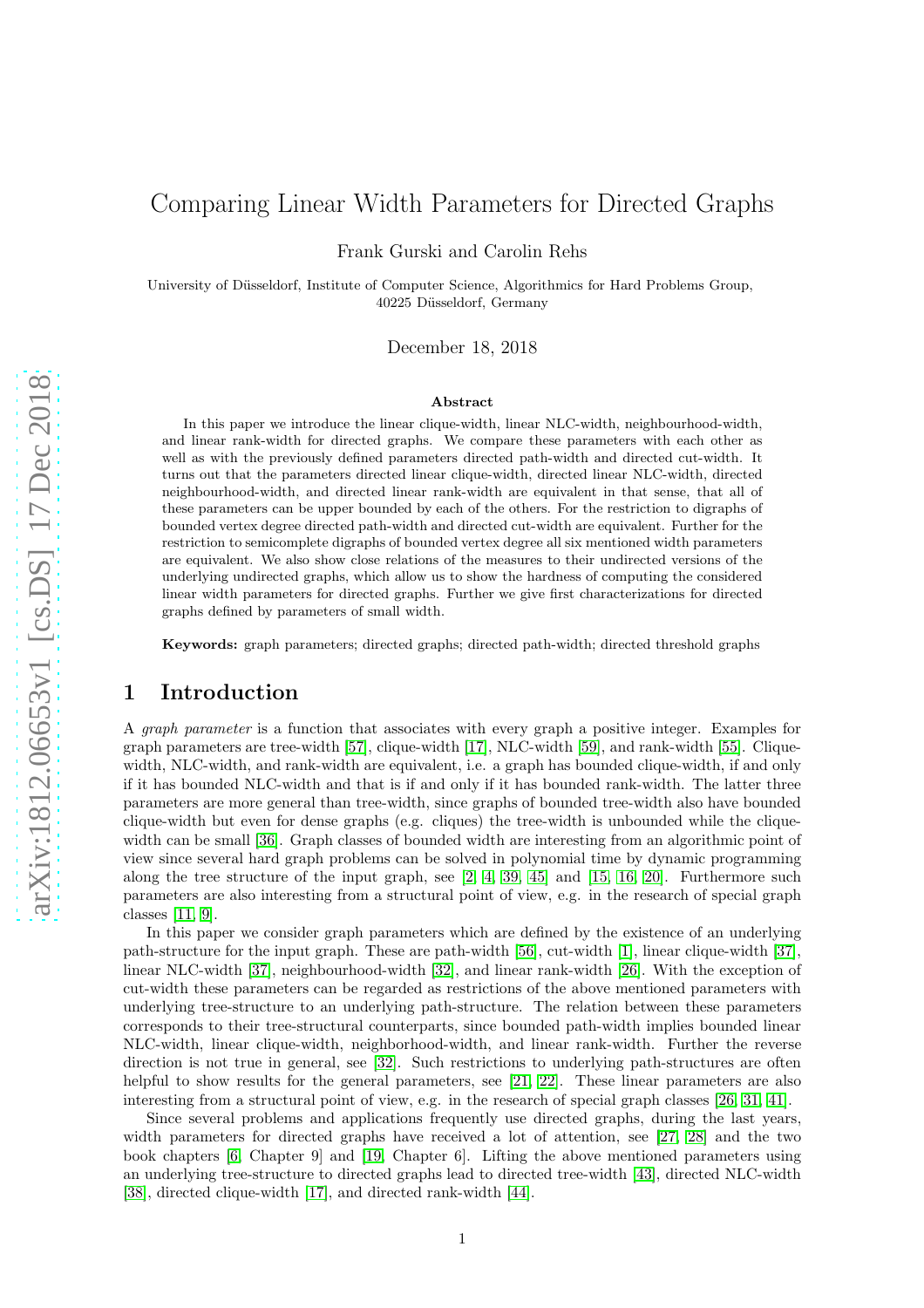In this paper we study directed graph parameters which are defined by the existence of an underlying path-structure for the input graph. One of the most famous examples is the directed pathwidth, which was introduced by Reed, Seymour, and Thomas around 1995 (see [\[7\]](#page-19-10)) and studied in [\[7,](#page-19-10) [58,](#page-22-1) [49,](#page-21-9) [48\]](#page-21-10). Further the cut-width for directed graphs was introduced by Chudnovsky et al. in [\[12\]](#page-19-11). Regarding the usefulness of linear width parameters for undirected graphs we introduce the directed linear NLC-width, directed linear clique-width, directed neighborhood-width, and directed linear rank-width. In contrast to the linear width measures for undirected graphs, for directed graphs their relations turn out to be more involved. Table [1](#page-0-0) shows some classes of digraphs demonstrating various possible combinations of the listed width measures being bounded and unbounded.

|                     | undirected |      | directed |               | DAG      | СВ       | вs       | OF       | TТ             |
|---------------------|------------|------|----------|---------------|----------|----------|----------|----------|----------------|
| cut-width           | cutw       | 14.1 | d-cutw   | 121           |          | $\infty$ | $\infty$ | $\Omega$ |                |
| path-width          | DW         | 56   | d-pw     | Thomas et al. |          | $\infty$ |          |          |                |
| linear clique-width | lcw        | [37] | $d$ -lcw | here          | $\infty$ | ີ        | 2        | $\Omega$ | $\overline{2}$ |
| linear NLC-width    | lnlcw      | 371  | d-lnlcw  | here          | $\infty$ |          |          |          |                |
| neighbourhood-width | nw         | 32]  | $d-nw$   | here          | $\infty$ |          |          |          |                |
| linear rank-width   | lrw        | 26   | $d-lrw$  | here          | $\infty$ |          |          | $\sim$   |                |

Table 1: Width measures and their values for directed acyclic digraphs (DAG), complete bioriented (CB) digraphs, bioriented stars (BS), oriented paths (OP), and transitive tournaments (TT).

For all these linear width parameters for directed graphs we compare the directed width of a digraph and the undirected width of its underlying undirected graph, which allow us to show the hardness of computing the considered linear width parameters for directed graphs.

In order to classify graph parameters we call two graph parameters  $\alpha$  and  $\beta$  *equivalent*, if there are two functions  $f_1$  and  $f_2$  such that for every digraph G the value  $\alpha(G)$  can be upper bounded by  $f_1(\beta(G))$  and the value  $\beta(G)$  can be upper bounded by  $f_2(\alpha(G))$ . If  $f_1$  and  $f_2$  are polynomials or linear functions, we call  $\alpha$  and  $\beta$  *polynomially equivalent* or *linearly equivalent*, respectively. We show that for general digraphs we have three sets of pairwise equivalent parameters, namely  $\{d\text{-cutw}\}\$ . {d-pw}, and {d-nw, d-lnlcw, d-lcw, d-lrw}. For digraphs of bounded vertex degree this reduces to two sets {d-cutw, d-pw} and {d-nw, d-lnlcw, d-lcw, d-lrw} and for semicomplete digraphs of bounded vertex degree all these six graph parameters are pairwise equivalent. With the exception of directed rank-width, the same results are even shown for polynomially and linearly equivalence.

By introducing the class of directed threshold graphs, we give characterizations for graphs defined by parameters of small width.

## 2 Preliminaries

We use the notations of Bang-Jensen and Gutin [\[5\]](#page-19-12) for graphs and digraphs.

## 2.1 Undirected graphs

We work with finite undirected *graphs*  $G = (V, E)$ , where V is a finite set of *vertices* and  $E \subseteq \{ \{u, v\} \mid$  $u, v \in V$ ,  $u \neq v$  is a finite set of *edges*. For a vertex  $v \in V$  we denote by  $N_G(v)$  the set of all vertices which are adjacent to v in G, i.e.  $N_G(v) = \{w \in V \mid \{v, w\} \in E\}$ . Set  $N_G(v)$  is called the set of all *neighbors* of v in G or *neighborhood* of v in G. The *degree* of a vertex  $v \in V$ , denoted by  $deg_G(v)$ , is the number of neighbors of vertex v in G, i.e.  $deg_G(v) = |N_G(v)|$ . The maximum vertex degree is  $\Delta(G) = \max_{v \in V} \deg_G(v)$ . A graph  $G' = (V', E')$  is a *subgraph* of graph  $G = (V, E)$  if  $V' \subseteq V$ and  $E' \subseteq E$ . If every edge of E with both end vertices in V' is in E', we say that G' is an *induced* subgraph of digraph G and we write  $G' = G[V']$ . For some graph class F we define Free(F) as the set of all graphs  $G$  such that no induced subgraph of  $G$  is isomorphic to a member of  $F$ .

Special Undirected Graphs We recall some special graphs. By

 $P_n = (\{v_1, \ldots, v_n\}, \{\{v_1, v_2\}, \ldots, \{v_{n-1}, v_n\}\}),$ 

 $n \geq 2$ , we denote a path on *n* vertices and by

$$
C_n = (\{v_1, \ldots, v_n\}, \{\{v_1, v_2\}, \ldots, \{v_{n-1}, v_n\}, \{v_n, v_1\}\}),
$$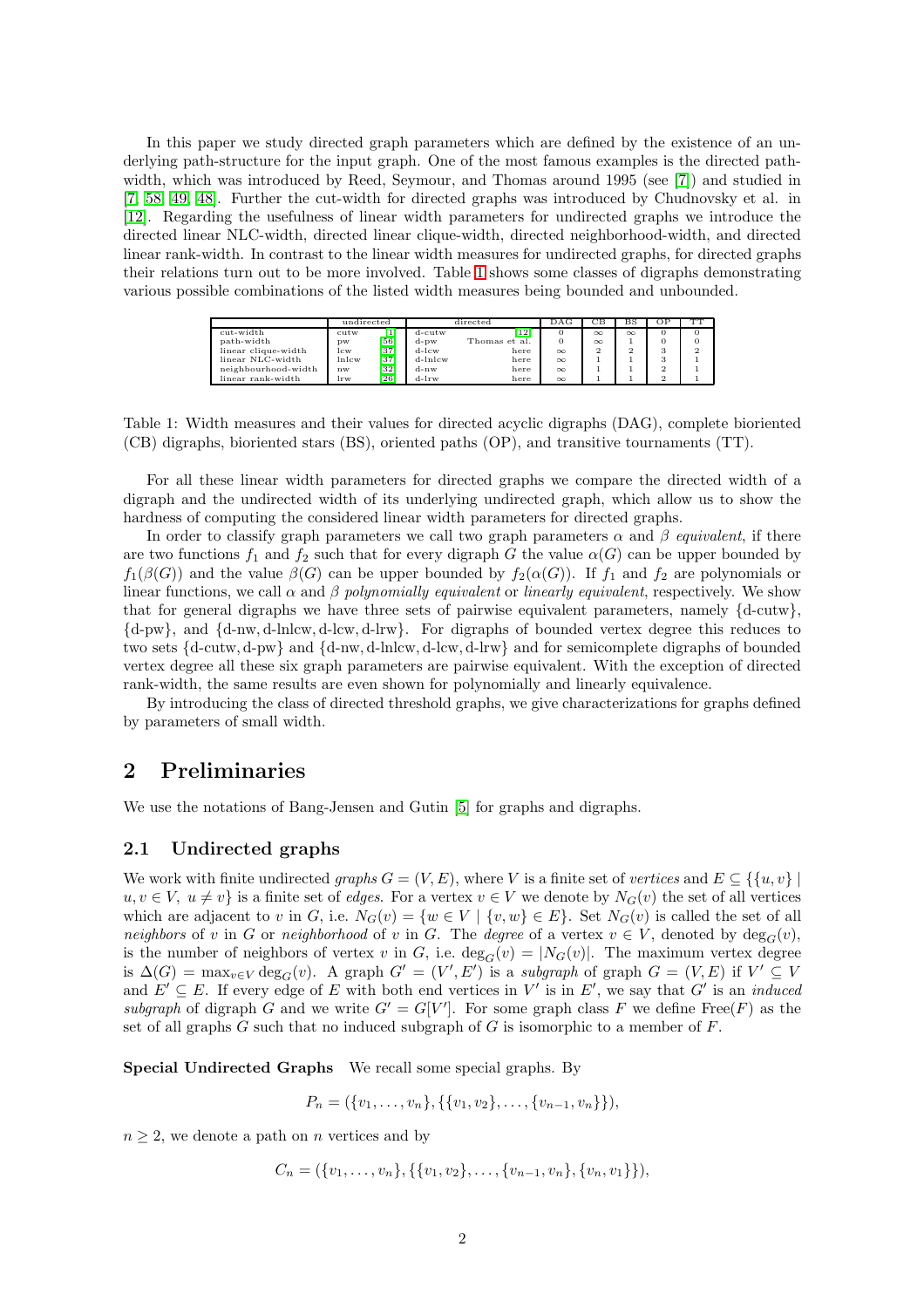$n \geq 3$ , we denote a cycle on *n* vertices. Further by

$$
K_n = (\{v_1, \ldots, v_n\}, \{\{v_i, v_j\} \mid 1 \le i < j \le n\}),
$$

 $n \geq 1$ , we denote a complete graph on n vertices and by

$$
K_{n,m} = (\{v_1, \ldots, v_n, w_1, \ldots, w_m\}, \{\{v_i, w_j\} \mid 1 \le i \le n, 1 \le j \le m\})
$$

a complete bipartite graph on  $n + m$  vertices.

### 2.2 Directed graphs

A *directed graph* or *digraph* is a pair  $G = (V, E)$ , where V is a finite set of *vertices* and  $E \subseteq \{(u, v) \mid$  $u, v \in V$ ,  $u \neq v$  is a finite set of ordered pairs of distinct<sup>[1](#page-2-0)</sup> vertices called *arcs*. For a vertex  $v \in V$ , the sets  $N_G^+(v) = \{u \in V \mid (v, u) \in E\}$  and  $N_G^-(v) = \{u \in V \mid (u, v) \in E\}$  are called the *set of all out-neighbours* and the *set of all in-neighbours* of v. The *outdegree* of v, outdegree<sub>G</sub>(v) for short, is the number of out-neighbours of v and the *indegree* of v, indegree<sub> $G(v)$ </sub> for short, is the number of in-neighbours of v in G. The maximum out-degree is  $\Delta^+(G) = \max_{v \in V}$  outdegree<sub>G</sub>(v) and the *maximum in-degree* is  $\Delta^{-}(G) = \max_{v \in V} \text{indegree}_G(v)$ . The *maximum vertex degree* is  $\Delta(G) =$  $\max_{v \in V}$  outdegree<sub> $G$ </sub> $(v)$  +  $\text{indegree}_G(v)$ . A digraph  $G' = (V', E')$  is a *subdigraph* of digraph  $G = (V, E)$ if  $V' \subseteq V$  and  $E' \subseteq E$ . If every arc of E with both end vertices in V' is in E', we say that G' is an *induced subdigraph* of digraph G and we write  $G' = G[V']$ . For some digraph class F we define Free(F) as the set of all digraphs G such that no induced subdigraph of G is isomorphic to a member of F.

Let  $G = (V, E)$  be a digraph.

- G is *edgeless* if for all  $u, v \in V$ ,  $u \neq v$ , none of the two pairs  $(u, v)$  and  $(v, u)$  belongs to E.
- G is a *tournament* if for all  $u, v \in V$ ,  $u \neq v$ , exactly one of the two pairs  $(u, v)$  and  $(v, u)$  belongs to E.
- G is *semicomplete* if for all  $u, v \in V$ ,  $u \neq v$ , at least one of the two pairs  $(u, v)$  and  $(v, u)$  belongs to E.
- G is *(bidirectional) complete* if for all  $u, v \in V$ ,  $u \neq v$ , both of the two pairs  $(u, v)$  and  $(v, u)$ belong to  $E$ .

**Omitting the directions** For some given digraph  $G = (V, E)$ , we define its *underlying undirected graph* by ignoring the directions of the edges, i.e.  $und(G) = (V, \{\{u, v\} \mid (u, v) \in E \text{ or } (v, u) \in E\}).$ 

**Orientations** There are several ways to define a digraph  $G = (V, E)$  from an undirected graph  $G_u = (V, E_u)$ . If we replace every edge  $\{u, v\} \in E_u$  by

- one of the arcs  $(u, v)$  and  $(v, u)$ , we denote G as an *orientation* of  $G_u$ . Every digraph G which can be obtained by an orientation of some undirected graph G<sup>u</sup> is called an *oriented graph*.
- one or both of the arcs  $(u, v)$  and  $(v, u)$ , we denote G as a *biorientation* of  $G_u$ . Every digraph G which can be obtained by a biorientation of some undirected graph  $G_u$  is called a *bioriented graph*.
- both arcs  $(u, v)$  and  $(v, u)$ , we denote G as a *complete biorientation* of  $G_u$ . Since in this case G is well defined by  $G_u$  we also denote it by  $\overleftrightarrow{G_u}$ . Every digraph G which can be obtained by a complete biorientation of some undirected graph G<sup>u</sup> is called a *complete bioriented graph*.

<span id="page-2-0"></span><sup>&</sup>lt;sup>1</sup>Thus we do not consider directed graphs with loops.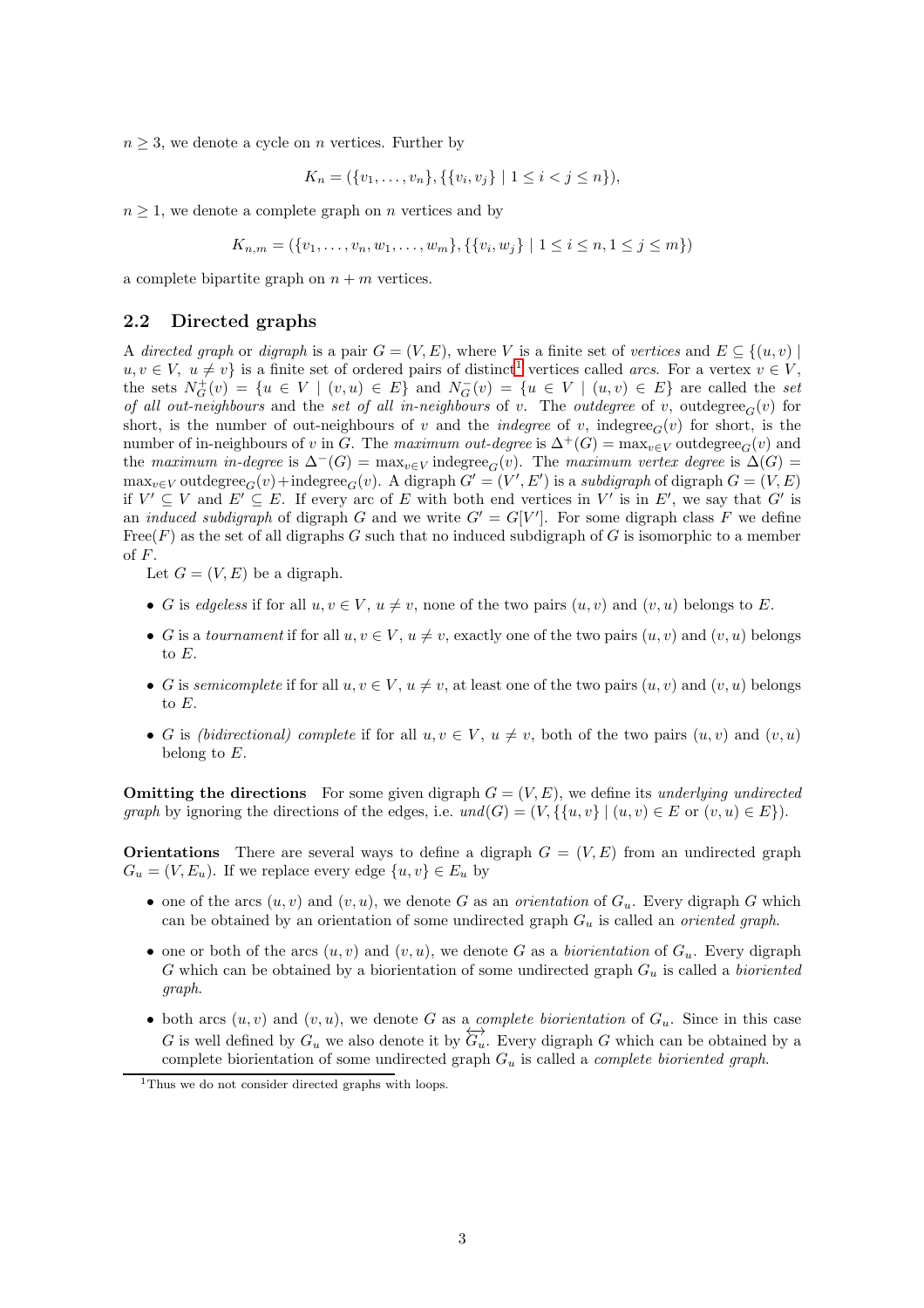Special directed graphs We recall some special directed graphs. By

$$
\overrightarrow{P_n} = (\{v_1, \ldots, v_n\}, \{(v_1, v_2), \ldots, (v_{n-1}, v_n)\}),
$$

 $n \geq 2$  we denote a directed path on  $n$  vertices and by

$$
\overrightarrow{C_n} = (\{v_1, \ldots, v_n\}, \{(v_1, v_2), \ldots, (v_{n-1}, v_n), (v_n, v_1)\}),
$$

 $n \geq 2$  we denote a directed cycle on n vertices. Further let

$$
\overleftrightarrow{K_n} = (\{v_1, \ldots, v_n\}, \{(v_i, v_j) \mid 1 \leq i \neq j \leq n\})
$$

be a bidirectional complete digraph on n vertices. The k-power graph  $G<sup>k</sup>$  of a digraph G is a graph with the same vertex set as G. There is an arc  $(u, v)$  in  $G<sup>k</sup>$  if and only if there is a directed path from u to v of length at most k in G. An *oriented forest (tree)* is the orientation of a forest (tree). A digraph is an *out-tree (in-tree)* if it is an oriented tree in which there is exactly one vertex of indegree (outdegree) zero. A *directed acyclic digraph (DAG for short)* is a digraph without any  $\overrightarrow{C_n}$ ,  $n \geq 2$  as subdigraph.

## <span id="page-3-1"></span>3 Linear width parameters for directed graphs

A *layout* of a graph  $G = (V, E)$  is a bijective function  $\varphi : V \to \{1, \ldots, |V|\}$ . For a graph G, we denote by  $\Phi(G)$  the set of all layouts for G. Given a layout  $\varphi \in \Phi(G)$  we define for  $1 \leq i \leq |V|$  the vertex sets

 $L(i, \varphi, G) = \{u \in V \mid \varphi(u) \leq i\}$  and  $R(i, \varphi, G) = \{u \in V \mid \varphi(u) > i\}.$ 

The *reverse layout*  $\varphi^R$ , for  $\varphi \in \Phi(G)$ , is defined by  $\varphi^R(u) = |V| - \varphi(u) + 1$ ,  $u \in V$ .

## <span id="page-3-4"></span>3.1 Directed path-width

The path-width (pw) for undirected graphs was introduced in [\[56\]](#page-21-4). The notion of directed pathwidth was introduced by Reed, Seymour, and Thomas around 1995 (cf. [\[7\]](#page-19-10)) and relates to directed tree-width introduced by Johnson, Robertson, Seymour, and Thomas in [\[43\]](#page-21-6).<sup>[2](#page-3-0)</sup>

<span id="page-3-2"></span>**Definition 3.1 (directed path-width)** *Let*  $G = (V, E)$  *be a digraph.* A directed path-decomposition *of* G *is a sequence*  $(X_1, \ldots, X_r)$  *of subsets of* V, called bags, such that the following three *conditions hold true.*

- <span id="page-3-3"></span>*(1)*  $X_1$  ∪ ... ∪  $X_r = V$ *,*
- *(2) for each*  $(u, v) \in E$  *there is a pair*  $i ≤ j$  *such that*  $u ∈ X_i$  *and*  $v ∈ X_j$ *, and*
- *(3)* for all  $i, j, \ell$  *with*  $1 \leq i < j < \ell \leq r$  *it holds*  $X_i \cap X_\ell \subseteq X_j$ *.*

*The* width *of a directed path-decomposition*  $\mathcal{X} = (X_1, \ldots, X_r)$  *is* 

$$
\max_{1 \le i \le r} |X_i| - 1.
$$

*The* directed path-width *of* G*, d-pw*(G) *for short, is the smallest integer* w *such that there is a directed path-decomposition for* G *of width* w*.*

There are a number of results on algorithms for computing directed path-width. The directed path-width of a digraph  $G = (V, E)$  can be computed in time  $\mathcal{O}(|E| \cdot |V|^{2d-pw(G)}/(d-pw(G)-1)!)$  by [\[48\]](#page-21-10) and in time  $\mathcal{O}(\text{d-pw}(G) \cdot |E| \cdot |V|^{2d-pw(G)})$  by [\[52\]](#page-21-11). This leads to XP-algorithms for directed path-width w.r.t. the standard parameter and implies that for each constant  $w$ , it is decidable in polynomial time whether a given digraph has directed path-width at most  $w$ . Further it is shown in [\[49\]](#page-21-9) how to decide whether the directed path-width of an  $\ell$ -semicomplete digraph is at most w in time  $(\ell+2w+1)^{2w} \cdot n^{\mathcal{O}(1)}$ . Furthermore the directed path-width can be computed in time  $3^{\tau(und(G))} \cdot |V|^{\mathcal{O}(1)}$ , where  $\tau(und(G))$ 

<span id="page-3-0"></span><sup>&</sup>lt;sup>2</sup>Please note that there are some works which define the path-width of a digraph  $G$  in a different and not equivalent way by using the path-width of  $und(G)$ , see Section [7.](#page-18-0)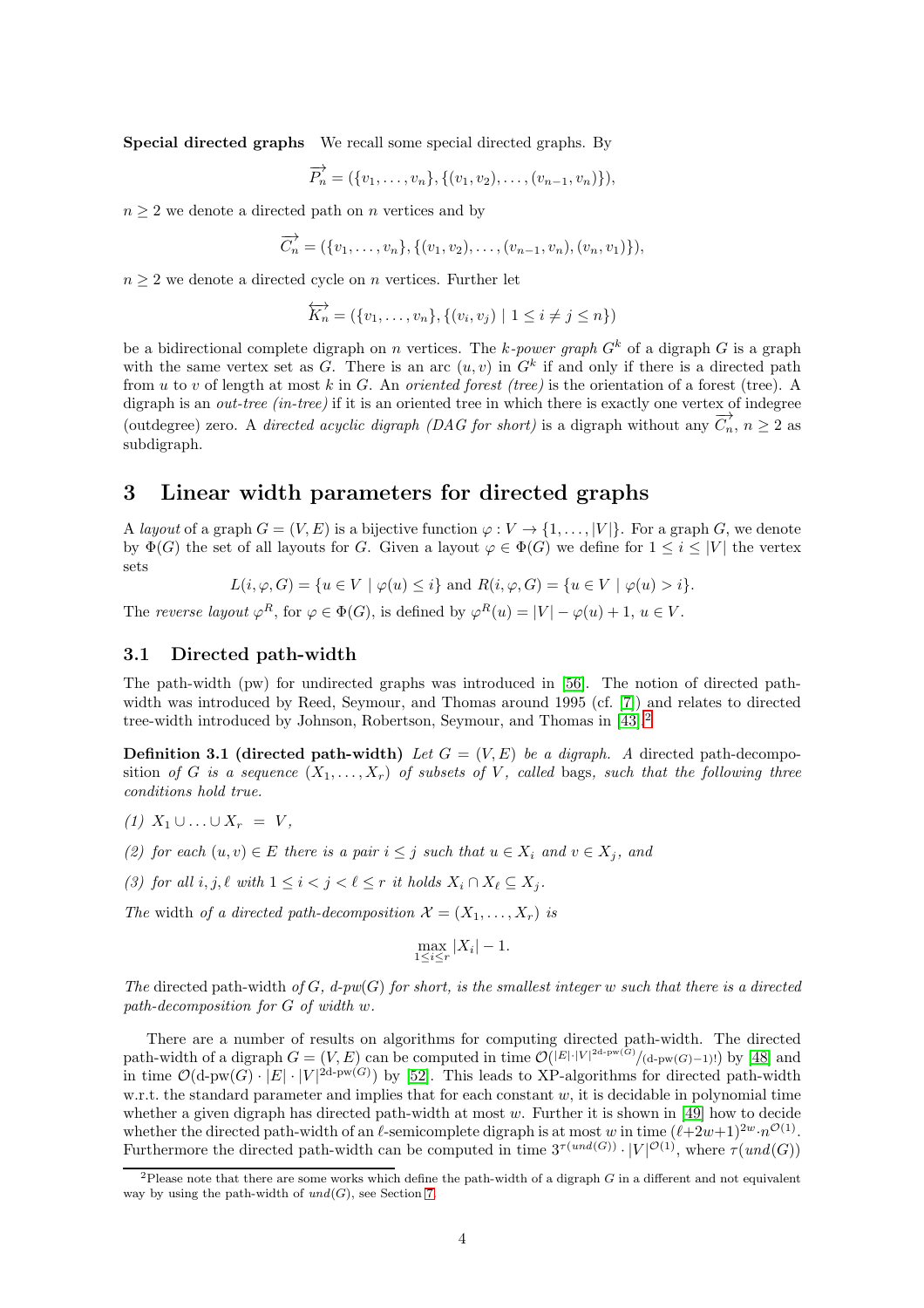denotes the vertex cover number of the underlying undirected graph of  $G$ , by [\[50\]](#page-21-12). For sequence digraphs with a given decomposition into  $k$  sequence the directed path-width can be computed in time  $\mathcal{O}(k \cdot (1+N)^k)$ , where N denotes the maximum sequence length [\[35\]](#page-20-10). Further the directed path-width (and also the directed tree-width) can be computed in linear time for directed co-graphs [\[34\]](#page-20-11).

Example for digraphs of small directed path-width are given in Example [3.3,](#page-4-0) when considering the equivalent (cf. Lemma [5.9\)](#page-12-0) notation of directed vertex separation number.

## 3.2 Directed vertex separation number

The vertex separation number (vsn) for undirected graphs was introduced in [\[51\]](#page-21-13). In [\[60\]](#page-22-2) the directed vertex separation number for a digraph  $G = (V, E)$  has been introduced as follows.

Definition 3.2 (directed vertex separation number, [\[60\]](#page-22-2)) *The* directed vertex separation number *of a digraph*  $G = (V, E)$  *is defined as follows.* 

<span id="page-4-3"></span>
$$
d\text{-}vsn(G) = \min_{\varphi \in \Phi(G)} \max_{1 \le i \le |V|} |\{u \in L(i, \varphi, G) \mid \exists v \in R(i, \varphi, G) : (v, u) \in E\}|
$$
(1)

Since the converse digraph has the same path-width as its original graph, we obtain an equivalent definition, which will be useful later on.

<span id="page-4-4"></span>
$$
\mathrm{d}\text{-}\mathrm{vsn}(G) = \min_{\varphi \in \Phi(G)} \max_{1 \le i \le |V|} |\{u \in L(i, \varphi, G) \mid \exists v \in R(i, \varphi, G) : (u, v) \in E\}| \tag{2}
$$

- <span id="page-4-0"></span>Example 3.3 (directed vertex separation number) *(1.) Every directed path*  $\overrightarrow{P_n}$  *has directed vertex separation number 0.*
- (2.) The k-power graph  $(\overrightarrow{P_n})^k$  of a directed path  $\overrightarrow{P_n}$  has directed vertex separation number 0.
- *(3.) Every directed cycle*  $\overrightarrow{C_n}$  *has directed vertex separation number 1.*
- (4.) The bidirectional complete digraph  $\overleftrightarrow{K_3}$  and the complete biorientation of a star  $K_{2,2,2}$  have di*rected vertex separation number* 2*.* [3](#page-4-1)
- *(5.) Every bidirectional complete digraph*  $\overleftrightarrow{K_n}$  *has directed vertex separation number*  $n-1$ *.*

### 3.3 Directed cut-width

The cut-width (cutw) of undirected graphs was introduced in [\[1\]](#page-19-7). The cut-width of digraphs was introduced by Chudnovsky, Fradkin, and Seymour in [\[12\]](#page-19-11).

**Definition 3.4 (directed cut-width, [\[12\]](#page-19-11))** *The* directed cut-width *of digraph*  $G = (V, E)$  *is* 

<span id="page-4-5"></span>
$$
d\text{-}cutw(G) = \min_{\varphi \in \Phi(G)} \max_{1 \le i \le |V|} |(u, v) \in E \mid u \in L(i, \varphi, G), v \in R(i, \varphi, G) \}|. \tag{3}
$$

For every optimal layout  $\varphi$  we obtain the same value when we consider the arcs backwards in the reverse ordering  $\varphi^R$ . Thus we obtain an equivalent definition, which will be useful later on.

<span id="page-4-2"></span>
$$
d\text{-cutw}(G) = \min_{\varphi \in \Phi(G)} \max_{1 \le i \le |V|} |(v, u) \in E \mid u \in L(i, \varphi, G), v \in R(i, \varphi, G) \}| \tag{4}
$$

Subexponential parameterized algorithms for computing the directed cut-width of semicomplete digraphs are given in [\[25\]](#page-20-12).

Example 3.5 (directed cut-width) (1.) Every directed path  $\overrightarrow{P_n}$  has directed cut-width 0.

- (2.) The k-power graph  $(\overrightarrow{P_n})^k$  of a directed path  $\overrightarrow{P_n}$  has directed directed cut-width 0.
- *(3.) Every directed cycle*  $\overrightarrow{C_n}$  *has directed cut-width 1.*
- *(4.)* The bidirectional complete digraph  $\overleftrightarrow{K_3}$  has directed cut-width 2*.*
- *(5.) Every bidirectional complete digraph*  $\overleftrightarrow{K_n}$  *has directed cut-width*  $\lfloor \frac{n}{2} \rfloor \cdot \lceil \frac{n}{2} \rceil$ .

<span id="page-4-1"></span> $3$ We use the complete biorientations of the two forbidden minors for the set of all graphs of vertex separation number 1, see [\[47,](#page-21-14) Fig. 1].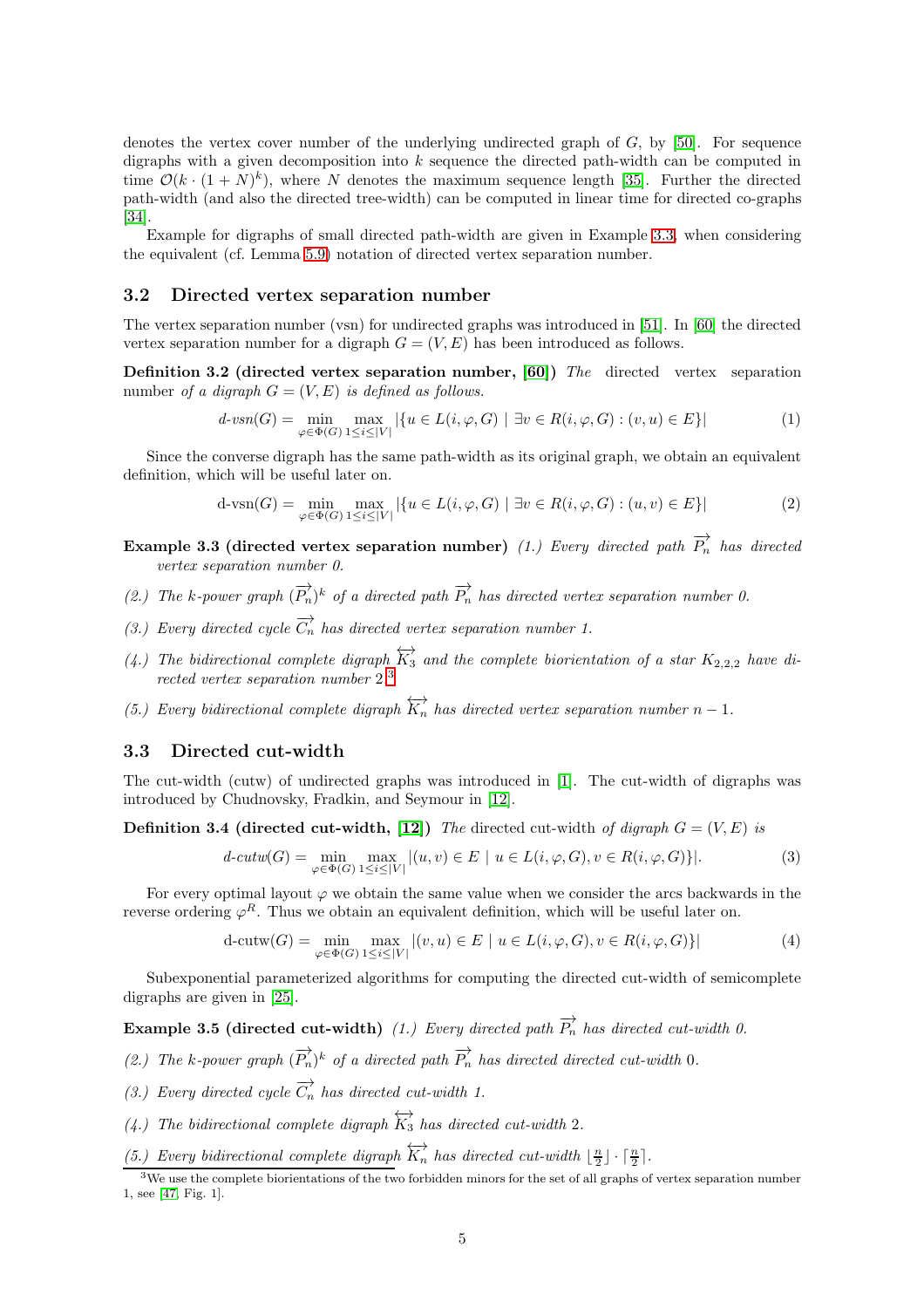#### 3.4 Directed linear NLC-width

The linear NLC-width (lnlcw) for undirected graphs was introduced in [\[37\]](#page-20-2) as a parameter by restrict-ing the NLC-width<sup>[4](#page-5-0)</sup>, defined in  $[59]$ , to an underlying path-structure. Next we introduce the corresponding parameter for directed graphs by a modification of the edge inserting operation  $\times_S$  of the linear NLC-width, which also leads to a restriction of directed NLC-width [\[38\]](#page-21-7). Let  $[k] = \{1, \ldots, k\}$ be the set of all integers between 1 and  $k$ .

Definition 3.6 (directed linear NLC-width) *The* directed linear NLC-width *of a digraph* G*, d-lnlcw*(G) *for short, is the minimum number of labels needed to define* G *using the following four operations:*

- *1. Creation of a new vertex with label a (denoted by*  $\bullet_a$ ).
- 2. Disjoint union of a labeled digraph G and a single vertex v labeled by a plus all arcs between<br>label pairs from  $\overrightarrow{S}$  directed from G to v and all arcs between label pairs from  $\overleftarrow{S}$  directed from v *to* G for two relations  $\overrightarrow{S}$  and  $\overleftarrow{S}$  (denoted by  $G \otimes_{(\overrightarrow{S},\overrightarrow{S})} \bullet_a$ ).
- *3. Change every label a into label*  $R(a)$  *by some function*  $R$  *(denoted by*  $\circ_R$ *).*

The *directed linear NLC-width* of an unlabeled digraph  $G = (V, E)$  is the smallest integer k, such that there is a mapping lab :  $V \to [k]$  such that the labeled digraph  $(V, E,$ lab) has directed linear NLC-width at most k. An expression X built with the operations defined above is called a *directed linear NLC-width* k*-expression*. Note that every expression defines a layout by the order in which the vertices are inserted in the corresponding digraph. The digraph defined by expression  $X$  is denoted by val $(X)$ .

- **Example 3.7 (directed linear NLC-width)** (1.) Every bidirectional complete digraph  $\overleftrightarrow{K_n}$  has di*rected linear NLC-width 1.*
- *(2.)* The directed paths  $\overrightarrow{P_3}$  and  $\overrightarrow{P_4}$  have directed linear NLC-width 2.
- *(3.) Every directed path*  $\overrightarrow{P_n}$  *has directed linear NLC-width at most 3.*
- (4.) Every directed cycle  $\overrightarrow{C_n}$  has directed linear NLC-width at most 4.
- (5.) Every k-power graph  $(\overrightarrow{P_n})^k$  of a directed path  $\overrightarrow{P_n}$  has directed linear NLC-width at most  $k + 2$ .
- *(6.) Every complete biorientation of a grid*  $\overleftrightarrow{G_n}$ ,  $n \geq 3$ , has directed linear NLC-width at least n and *at most* n + 2*, see [\[30,](#page-20-13) [33\]](#page-20-14).*

## 3.5 Directed linear clique-width

The linear clique-width (lcw) for undirected graphs was introduced in [\[37\]](#page-20-2) as a parameter by restricting the clique-width, defined in [\[17\]](#page-19-0), to an underlying path-structure. Next we introduce the corresponding parameter for directed graphs by a modification of the edge inserting operation of the linear clique-width, which also leads to a restriction for directed clique-width [\[17\]](#page-19-0).

Definition 3.8 (directed linear clique-width) *The* directed linear clique-width *of a digraph* G*, d-lcw*(G) *for short, is the minimum number of labels needed to define* G *using the following four operations:*

- *1. Creation of a new vertex with label a (denoted by*  $\bullet_a$ ).
- 2. Disjoint union of a labeled digraph G and a single vertex labeled by a *(denoted by*  $G \oplus \bullet_a$ ).
- *3. Inserting an arc from every vertex with label a to every vertex with label* b  $(a \neq b, d$  denoted by  $(\alpha_{a,b})$ .

<span id="page-5-0"></span> $4$ The abbreviation NLC results from the node label controlled embedding mechanism originally defined for graph grammars.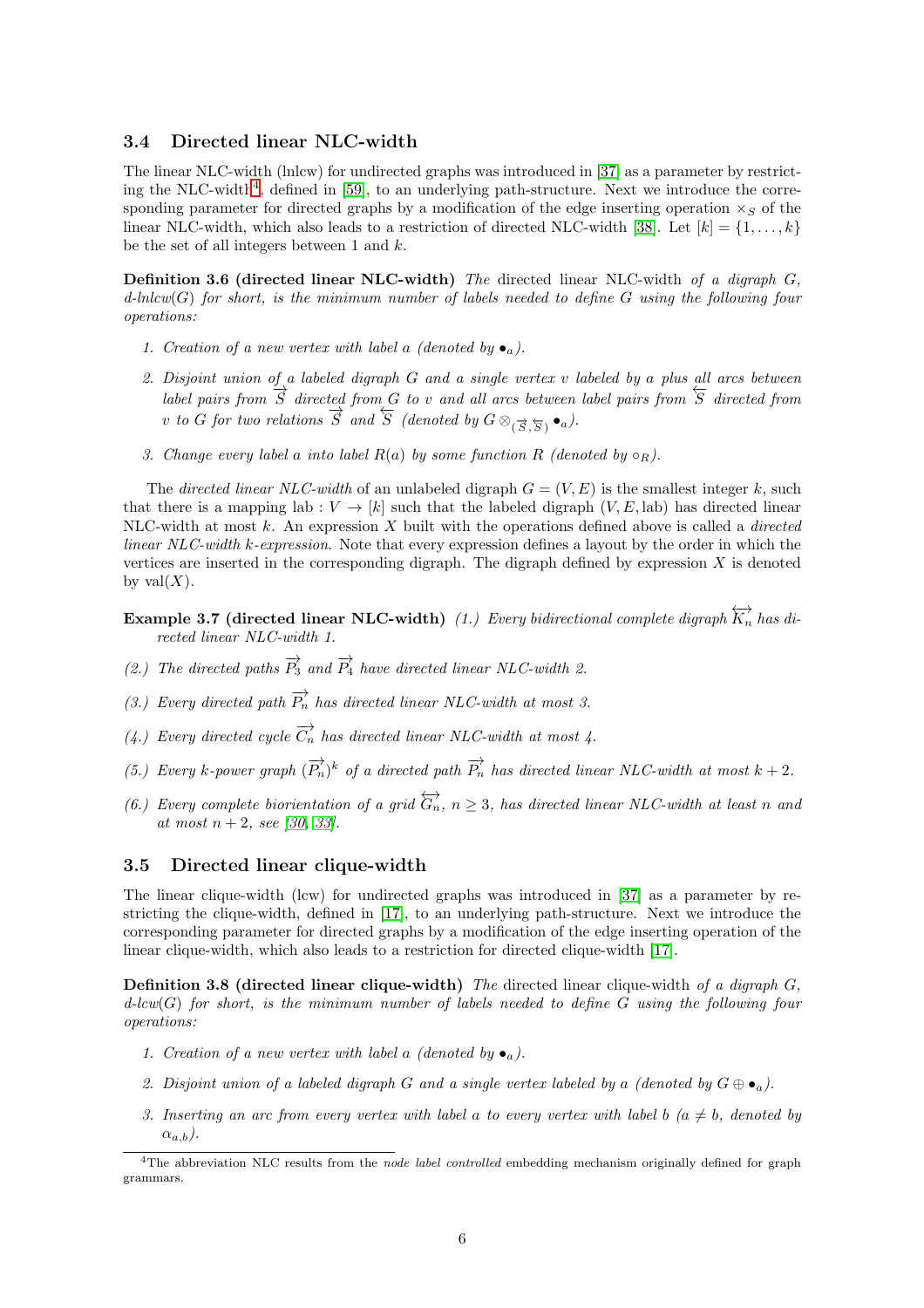4. Change label a *into label* b *(denoted by*  $\rho_{a\rightarrow b}$ ).

The *linear clique-width* of an unlabeled digraph  $G = (V, E)$  is the smallest integer k, such that there is a mapping lab :  $V \rightarrow [k]$  such that the labeled digraph  $(V, E,$ lab) has linear linear cliquewidth at most k. An expression X built with the operations defined above is called a *directed linear clique-width* k*-expression*. Note that every expression defines a layout by the order in which the vertices are inserted in the corresponding digraph. The digraph defined by expression  $X$  is denoted by val $(X)$ .

- <span id="page-6-0"></span>Example 3.9 (directed linear clique-width) *(1.) Every edgeless digraph has directed linear clique-width 1.*
- *(2.) Every bidirectional complete digraph*  $\overleftrightarrow{K_n}$  *has directed linear clique-width 2.*
- *(3.) Every directed path*  $\overrightarrow{P_n}$  *has directed linear clique-width at most 3.*
- *(4.) Every directed cycle*  $\overrightarrow{C_n}$  *has directed linear clique-width at most 4.*
- (5.) Every k-power graph  $(\overrightarrow{P_n})^k$  of a directed path  $\overrightarrow{P_n}$  has directed linear clique-width at most  $k + 2$ .  $For n \geq k(k+1)+2$  *the given bound on the directed linear clique-width is even exact by Corollary [4.3.](#page-9-0)*
- *(6.) Every complete biorientation of a grid*  $\overleftrightarrow{G_n}$ ,  $n \geq 3$ , has directed linear clique-width at least n and *at most* n + 2*, see [\[30,](#page-20-13) [33\]](#page-20-14).*

## 3.6 Directed neighbourhood-width

The neighborhood-width (nw) for undirected graphs was introduced in [\[32\]](#page-20-3). It differs from linear NLC-width and linear clique-width at most by one but it is independent of vertex labels.

Let  $G = (V, E)$  be a digraph and  $U, W \subseteq V$  two disjoint vertex sets. The set of all out-neighbours of u into set W and the set of all in-neighbours of u into set W are defined by  $N_W^+(u) = \{v \in$  $W | (u, v) \in E$  and  $N_W^-(u) = \{v \in W | (v, u) \in E\}$ . The *directed neighbourhood* of vertex u into set W is defined by  $N_W(u) = (N_W^+(u), N_W^-(u))$  and the set of all directed neighbourhoods of the vertices of set U into set W is  $N(U, W) = \{N_W(u) \mid u \in U\}$ . For some layout  $\varphi \in \Phi(G)$  we define  $d\text{-}nw(\varphi, G) = \max_{1 \leq i \leq |V|} |N(L(i, \varphi, G), R(i, \varphi, G))|.$ 

Definition 3.10 (directed neighbourhood-width) *The* directed neighbourhood-width *of a digraph* G *is*

$$
d\text{-}nw(G)=\min_{\varphi\in\Phi(G)}d\text{-}nw(\varphi,G).
$$

- <span id="page-6-1"></span>Example 3.11 (directed neighbourhood-width) (1.) Every bidirectional complete digraph  $\overleftrightarrow{K_n}$ *has directed neighbourhood-width 1.*
- *(2.) Every directed path*  $\overrightarrow{P_n}$  *has directed neighbourhood-width at most 2.*
- *(3.) Every directed cycle*  $\overrightarrow{C_n}$  *has directed neighbourhood-width at most 3.*
- (4.) Every k-power graph  $(\overrightarrow{P_n})^k$  of a directed path  $\overrightarrow{P_n}$  has directed neighbourhood-width at most  $k+1$ . *For*  $n \geq k(k+1) + 2$  *the given bound on the directed neighbourhood-width is even exact by Corollary [4.3.](#page-9-0)*
- *(5.) Every complete biorientation of a grid*  $\overleftrightarrow{G_n}$ ,  $n \geq 3$ , has directed neighbourhood-width at least n *and at most*  $n + 1$ *, see* [\[30,](#page-20-13) [33\]](#page-20-14)*.*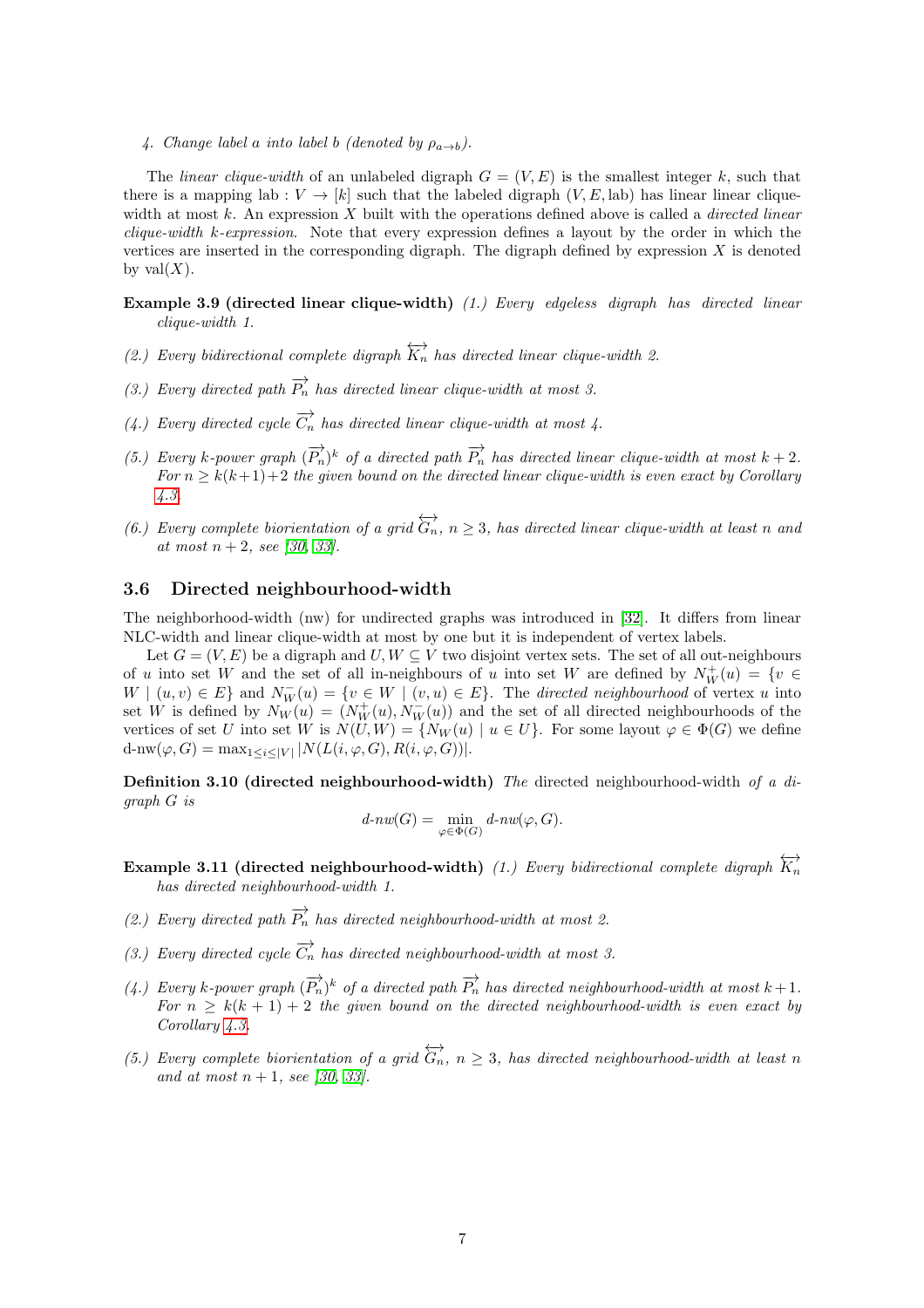#### 3.7 Directed linear rank-width

The rank-width for directed graphs was introduced in Kanté in  $[44]$ . In [\[26\]](#page-20-4) the linear rank-width (lrw) for undirected graphs was introduced by restricting the tree-structure of a rank decomposition to caterpillars, which is also possible for the directed case as follows.

Let  $G = (V, E)$  a digraph and  $V_1, V_2 \subset V$  be a disjoint partition of the vertex set of G. Further let  $M_{V_1}^{V_2} = (m_{ij})$  be the adjacent matrix defined over the four-element field GF(4) for partition  $V_1 \cup V_2$ , i.e.

$$
m_{ij} = \begin{cases} 0 & \text{if } (v_i, v_j) \notin E \text{ and } (v_j, v_i) \notin E \\ \supset \\ 0 & \text{if } (v_i, v_j) \in E \text{ and } (v_j, v_i) \notin E \\ 1 & \text{if } (v_i, v_j) \in E \text{ and } (v_j, v_i) \in E \\ 1 & \text{if } (v_i, v_j) \in E \text{ and } (v_j, v_i) \in E \end{cases}
$$

In GF(4) we have four elements  $\{0, 1, \partial, \partial^2\}$  with the properties  $1 + \partial + \partial^2 = 0$  and  $\partial^3 = 1$ .

Definition 3.12 (directed linear rank-width) *A* directed linear rank decomposition *of digraph*  $G = (V, E)$  *is a pair*  $(T, f)$ *, where* T *is a caterpillar (i.e. a path with pendant vertices) and* f *is a bijection between* V *and the leaves of* T *. Each edge* e *of* T *divides the vertex set of* G *by* f *into two disjoint sets*  $A_e$ ,  $B_e$ . For an edge  $e$  in T we define the width of  $e$  as  $r g^{(4)}(M_{A_e}^{B_e})$ , i.e. the matrix rank<sup>[5](#page-7-0)</sup> *of* M*. The* width *of a directed linear rank decomposition* (T, f) *is the maximal width of all edges in* T. The directed linear rank-width of a digraph  $G$ , d-lrw $(G)$  for short, is the minimum width of all *directed linear rank decompositions for* G*.*

- $\textbf{Example 3.13 (directed linear rank-width)} (1.)$  Every bidirectional complete digraph  $\overleftrightarrow{K_n}$  and *every directed path*  $\overrightarrow{P_n}$  *has directed linear rank-width 1.*
- *(2.) Every directed cycle*  $\overrightarrow{C_n}$  *has directed linear rank-width at most 2.*
- (3.) Every complete biorientation of a grid  $\overleftrightarrow{G_n}$ ,  $n \geq 3$ , has directed linear rank-width at least  $\lceil \frac{2n}{3} \rceil$ *and at most*  $n + 1$ *, see* [42*,* [33\]](#page-20-14)*.*

## 4 Directed width and undirected width

<span id="page-7-2"></span>Next we compare the directed width of a digraph  $G$  and the undirected width of its underlying undirected graph  $und(G)$ .

<span id="page-7-3"></span>Theorem 4.1 *Let* G *be a directed graph.*

<span id="page-7-4"></span> $(1.)$   $d$ -pw $(G)$   $\leq$  pw $(und(G))$ 

- <span id="page-7-1"></span> $(2.) \ d\text{-}cutw(G) \leq cutw(\text{und}(G))$
- <span id="page-7-5"></span> $(3.)$   $nw(und(G)) \leq d\text{-}nw(G) \leq \Delta(und(G)) \cdot nw(und(G))$
- <span id="page-7-6"></span> $(4.)$   $hlcw(und(G)) \leq d\text{-}hlcw(G) \leq \Delta(und(G)) \cdot hlcw(und(G)) + 1$
- <span id="page-7-7"></span>*(5.)*  $lcw(und(G)) ≤ d-lcw(G) ≤ ∆(und(G)) \cdot lcw(und(G)) + 1$
- $(6.)$   $lrw(und(G)) \leq d\text{-}lrw(G) \leq \Delta(und(G)) \cdot 2^{lrw(und(G))+1} 1$

#### Proof

- $(1.)$  A path-decomposition for  $und(G)$  of width k is also a directed path-decomposition for G of width  $k<sub>i</sub>$ .
- (2.) Let  $G = (V, E)$  be a digraph and  $und(G)$  be the underlying undirected graph of cut-width k. Let  $\varphi$  be the corresponding ordering of the vertices, such that for every i,  $1 \leq i \leq |V|$  there are at most k edges  $\{u, v\}$  such that  $u \in L(i, \varphi, und(G))$  and  $v \in R(i, \varphi, und(G))$ . Since every undirected edge  $\{u, v\}$  in  $\text{und}(G)$  comes from a directed edge  $(u, v)$ , a directed edge  $(v, u)$ , or both, and the directed cut-width only counts edges directed forward, the same layout shows that the directed cut-width of  $G$  is at most  $k$ .

<span id="page-7-0"></span><sup>&</sup>lt;sup>5</sup>We denote by  $\text{rg}^{(4)}(M)$  the rank of some matrix over  $\{0,1,\partial,\partial^2\}$ , i.e. the number of independent lines or rows of M. A set of rows R (i.e. vectors) are independent, if there is no linear combination of a subset R' of R to define a row in  $R - R'$ . A linear combination for some n-tuple r is  $\sum_{i=1}^{n} a_i r_i$  for  $a_i \in \{0, 1, 0, 0^2\}$ .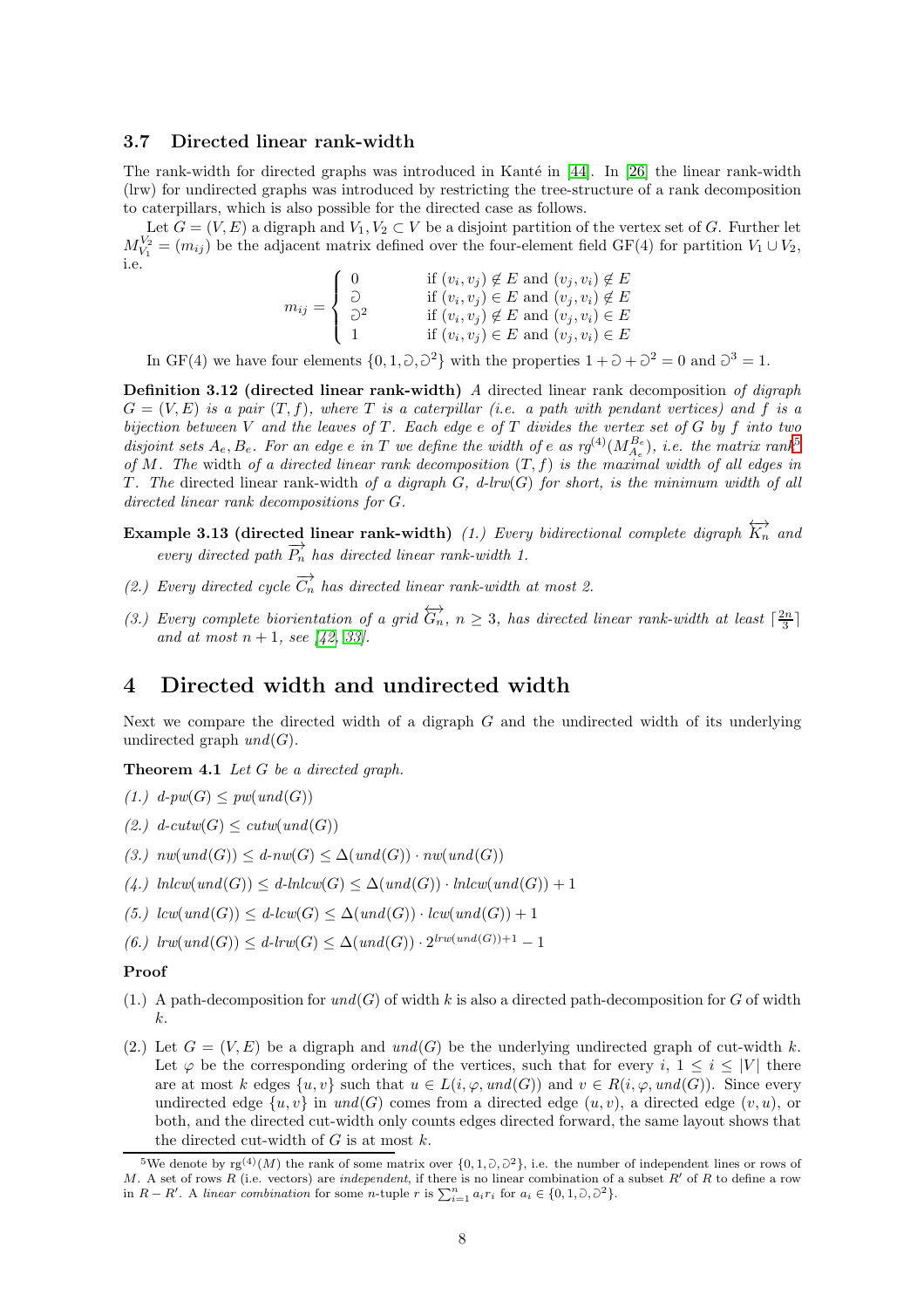(3.) Let  $G = (V, E)$  be a digraph of directed neighbourhood-width k and  $\varphi \in \Phi(G)$  a linear layout, such that for every  $i \in [|V|]$  it holds  $|N(L(i, \varphi, G), R(i, \varphi, G))| \leq k$ . Since for every pair of vertices in G of the same directed neighbourhood the corresponding vertices in  $und(G)$  have the same neighbourhood, it follows that for every  $i \in [|V|]$  it holds  $|N(L(i, \varphi, und(G)), R(i, \varphi, und(G)))| \leq$ k. Thus, the neighbourhood-width of  $und(G)$  is at most k.

Let  $G = (V, E)$  be a digraph and  $und(G) = (V, E_u)$  be the underlying undirected graph of neighbourhood-width k. Then there is a layout  $\varphi \in \Phi(und(G))$ , such that for every  $1 \leq i \leq |V|$ the vertices in  $L(i, \varphi, und(G))$  can be divided into at most k subsets  $L_1, \ldots, L_k$ , such that the vertices of set  $L_j$ ,  $1 \leq j \leq k$ , have the same neighbourhood with respect to the vertices in  $R(i, \varphi, und(G))$ . One of these sets  $L_i$  may consist of vertices having no neighbors  $v \in R(i, \varphi, und(G)).$  Every of the remaining sets  $L_j$  has at most  $\Delta(und(G))$  vertices u such that there is an edge  $\{v, u\} \in E_u$  with  $v \in R(i, \varphi, und(G))$ . Let  $1 \leq i \leq |V|$ .

- If there is one set  $L_j$  which consists of vertices having no neighbours  $v \in R(i, \varphi, und(G)),$ then there are at most  $\Delta(und(G)) \cdot (k-1)$  vertices  $u \in L(i, \varphi, und(G))$ , such that there is an edge  $\{v, u\} \in E_u$  with  $v \in R(i, \varphi, und(G)).$
- Otherwise there are at most  $\Delta(und(G)) \cdot k$  vertices  $u \in L(i, \varphi, und(G))$ , such that there is an edge  $\{v, u\} \in E_u$  with  $v \in R(i, \varphi, und(G)).$

Thus for every  $1 \leq i \leq |V|$  the vertices in  $L(i, \varphi, G)$  can be divided into  $k' \leq \Delta(und(G)) \cdot k$  subsets  $L'_1, \ldots, L'_{k'}$ , such that the vertices of set  $L'_j$ ,  $1 \leq j \leq k'$ , have the same directed neighbourhood with respect to the vertices in  $R(i, \varphi, G)$ . Thus the directed neighbourhood-width of G is at most  $\Delta(und(G)) \cdot k$ .

- (4.) Let G be a digraph of directed linear NLC-width k and X be a directed linear NLC-width  $k$ expression for G. A linear NLC-width k-expression  $c(X)$  for  $und(G)$  can recursively be defined as follows.
	- Let  $X = \bullet_t$  for  $t \in [k]$ . Then  $c(X) = \bullet_t$ .
	- Let  $X = \circ_R(X')$  for  $R : [k] \to [k]$ . Then  $c(X) = \circ_R(c(X'))$ .

• Let  $X = X' \otimes_{(\overrightarrow{S}, \overleftarrow{S})} \bullet_t$  for  $\overrightarrow{S}, \overleftarrow{S} \subseteq [k]^2$  and  $t \in [k]$ . Then  $c(X) = c(X') \times_{\overrightarrow{S} \cup \overleftarrow{S}} \bullet_t$ .

The second bound follows by

d-
$$
\mathrm{lnlcw}(G)
$$
  $\leq$   $\leq$   $\mathrm{d-nw}(G) + 1 \leq \Delta(und(G)) \cdot \mathrm{nw}(und(G)) + 1$   
\n $\leq$   $\Delta(und(G)) \cdot \mathrm{lnlcw}(und(G)) + 1.$ 

- (5.) Let G be a digraph of directed linear clique-width k and X be a directed linear clique-width  $k$ expression for G. A linear clique-width k-expression  $c(X)$  for  $und(G)$  can recursively be defined as follows.
	- Let  $X = \bullet_t$  for  $t \in [k]$ . Then  $c(X) = \bullet_t$ .
	- Let  $X = X' \oplus \bullet_t$  for  $t \in [k]$ . Then  $c(X) = c(X') \oplus \bullet_t$ .
	- Let  $X = \rho_{i \to j}(X')$  for  $i, j \in [k]$ . Then  $c(X) = \rho_{i \to j}(c(X'))$ .
	- Let  $X = \alpha_{i,j}(X')$  for  $i, j \in [k]$ . Then  $c(X) = \eta_{i,j}(c(X'))$ .

The second bound follows by

$$
\begin{array}{ll}\n\text{d-lcw}(G) & \xrightarrow{\text{Lemma 5.2}} \\
& \leq \quad \text{d-nw}(G) + 1 \leq \Delta(\operatorname{und}(G)) \cdot \operatorname{nw}(\operatorname{und}(G)) + 1 \\
& \leq \quad \Delta(\operatorname{und}(G)) \cdot \operatorname{lcw}(\operatorname{und}(G)) + 1.\n\end{array}
$$

(6.) Let G be a digraph of directed linear rank-width k and  $(T, f)$  be a directed linear rankdecomposition for G of width k. Then  $(T, f)$  is also a linear rank-decomposition for  $und(G)$ . Let e be an edge of T. Let  $N_{V_1}^{V_2} = (n_{ij})$  be the adjacent matrix defined over the two-element field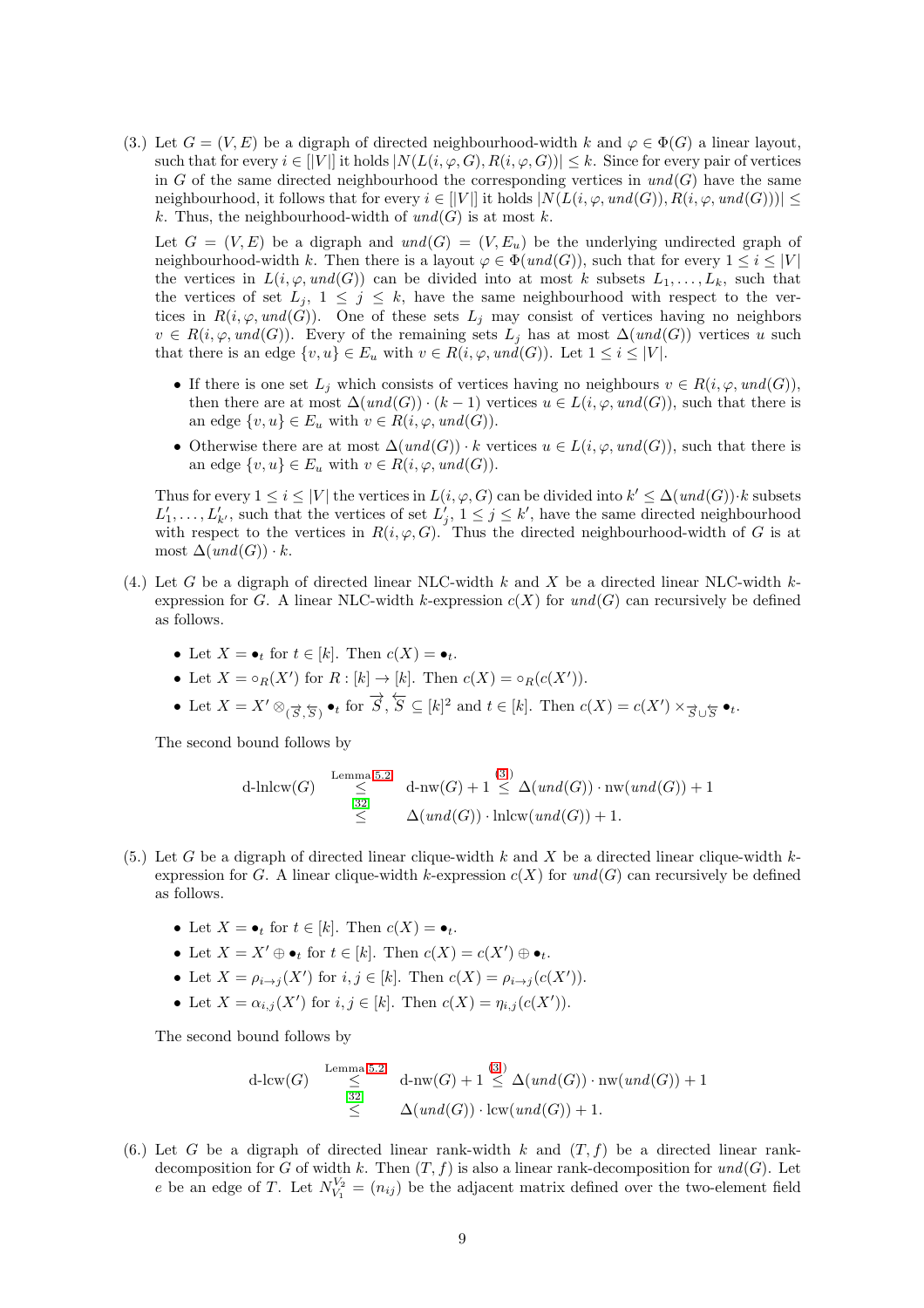$GF(2)$  for partition  $V_1 \cup V_2$ . If for G two rows in  $M_{A_e}^{B_e}$  are linearly dependent then for  $und(G)$  these two rows in  $N_{A_e}^{B_e}$  are also linearly dependent. Thus we conclude that  $\text{rg}^{(2)}(N_{A_e}^{B_e}) \leq \text{rg}^{(4)}(M_{A_e}^{B_e})$ and thus linear rank-width of  $und(G) \leq k$ .

The second bound follows by

$$
\begin{array}{ll}\n\text{d-lrw}(G) & \xrightarrow{\text{Lemma 5.3}} & \text{d-nw}(G) \xrightarrow{\text{(3.)}} & \Delta(\text{und}(G)) \cdot \text{nw}(\text{und}(G)) \\
& \text{Prop. 6.3 in [55]} & \Delta(\text{und}(G)) \cdot 2^{\text{lrw}(\text{und}(G)) + 1} - 1.\n\end{array}
$$

<span id="page-9-2"></span>This completes the proof.  $\square$ 

Remark 4.2 *In Theorem [4.1](#page-7-2)[\(1\)](#page-7-3) and [\(2\)](#page-7-4) the directed path-width of some digraph can not be used to give an upper bound on the path-width of und*(G)*. Any transitive tournament has directed path-width* 0 *but its underlying undirected graph has a path-width which corresponds to the number of vertices. Also by restricting the vertex degree this is not possible by an acyclic orientation of a grid. The same examples also show that the directed cut-width of some digraph can not be used to give an upper bound on the cut-width of und* $(G)$ *.* 

<span id="page-9-0"></span>The relations shown in Theorem [4.1](#page-7-2) allow to imply the following values for the directed linear clique-width and directed neighbourhood-width of a k-power graph of a path.

**Corollary 4.3** (1.) For  $n \ge k(k+1) + 2$  it holds  $d$ -lcw $((\overrightarrow{P_n})^k) = k + 2$ . *(2.)* For  $n \geq k(k+1) + 2$  *it holds*  $d\text{-}n w((\overrightarrow{P_n})^k) = k+1$ .

**Proof** For  $n \geq k(k+1)+2$  we know from [\[40\]](#page-21-16) that the (undirected) linear clique-width of a k-power graph of a path on *n* vertices is exactly  $k + 2$ .

(1.) For  $n > k(k+1) + 2$  by

$$
k+2 \stackrel{\text{[40]}}{=} \text{lcw}(\text{und}((\overrightarrow{P_n})^k)) \stackrel{\text{Theorem 4.1}}{\leq} \text{d-lcw}((\overrightarrow{P_n})^k) \stackrel{\text{Example 3.9}}{\leq} k+2
$$

it holds d-lcw $((\overrightarrow{P_n})^k) = k + 2$ .

(2.) For  $n > k(k+1) + 2$  by

$$
\begin{array}{ccccc} k+1 & \stackrel{[40]}{\equiv}& \operatorname{lcw}(\operatorname{und}((\overrightarrow{P_n})^k))-1 & \stackrel{\text{Theorem 4.1}}{\le} \operatorname{d-lcw}((\overrightarrow{P_n})^k)-1 \\ & \stackrel{\text{Lemma 5.2}}{\le} & \operatorname{d-nw}((\overrightarrow{P_n})^k) & \stackrel{\text{Example 3.11}}{\le} k+1 \end{array}
$$

it holds  $\text{d-nw}((\overrightarrow{P_n})^k) = k+1.$ 

This completes the proof.

Comparing the undirected width of a graph G and the directed width of its complete biorientation  $\overleftrightarrow{G}$  the following results hold.

<span id="page-9-1"></span>**Theorem 4.4** *For each width measure*  $\beta \in \{pw, cutw, nw, lnlcw, lcw, lrw\}$  *and every undirected graph* G it holds  $\beta(G) = d \cdot \beta(\overleftrightarrow{G})$ .

#### Proof

[\(1.](#page-7-3)) Since G is the underlying undirected graph of  $\overleftrightarrow{G}$ , by Theorem [4.1](#page-7-2)(1.) it remains to show that the path-width of G is at most the directed path-width of  $\overleftrightarrow{G}$ . Let  $(X_1, \ldots, X_r)$  be a directed path-decomposition for  $\overleftrightarrow{G} = (V, E)$ . For every  $(u, v) \in E$  it holds  $u \in X_i$  and  $v \in X_j$  for  $i \leq j$ . If  $i < j$  then since in  $\overleftrightarrow{G}$  there is also the arc  $(v, u)$  we obtain a contradiction. Thus it holds  $i = j$  which implies that the given path-decomposition is also a path-decomposition for G.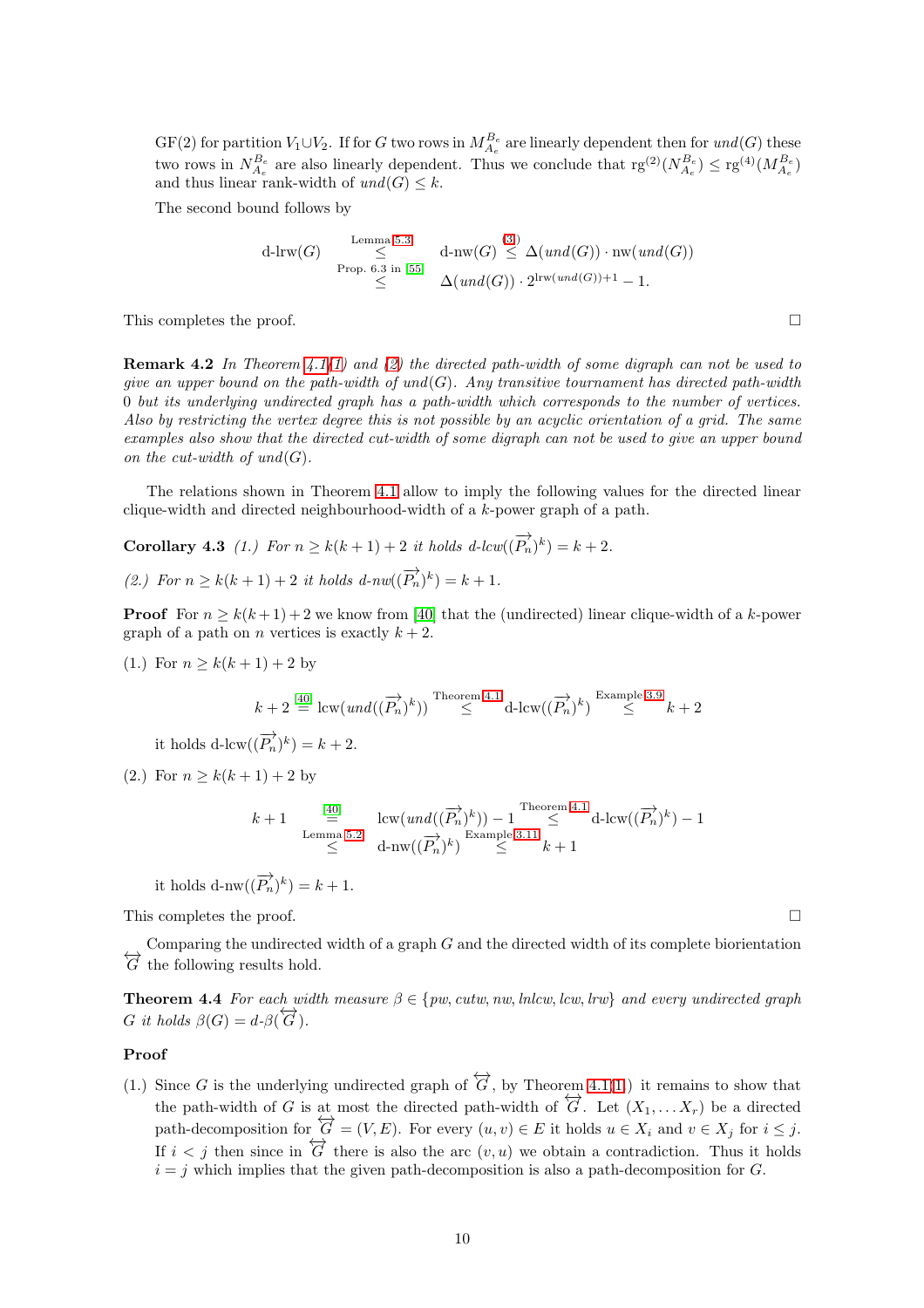- $(2.)$  $(2.)$  By Theorem  $4.1(2.)$  it remains to show that the cut-width of G is at most the directed cut-width of  $\overleftrightarrow{G}$ . Let  $G = (V, E)$  be a graph and  $\overleftrightarrow{G}$  its complete biorientation of directed cut-width k. Let  $\varphi$  be the corresponding ordering of the vertices, such that for every i,  $1 \le i \le |V|$  there are at most k arcs  $(u, v)$  such that  $u \in L(i, \varphi, und(G))$  and  $v \in R(i, \varphi, und(G))$ . Since every such arc corresponds to one undirected edge  $\{u, v\}$  in G, the same layout shows that the cut-width of G is at most k.
- (3.) By Theorem [4.1\(](#page-7-2)[3.](#page-7-1)) it remains to show that the directed neighbourhood-width of  $\overleftrightarrow{G}$  is at most the neighbourhood-width of G. Let  $\varphi \in \Phi(G)$  a linear layout, such that for every  $i \in ||V||$  for the number of neighbourhoods it holds  $|N(L(i, \varphi, G), R(i, \varphi, G))| \leq k$ . By the definitions of  $\overline{G}$ and for neighbourhoods of directed graphs, it follows that for every  $i \in ||V||$  for the number of directed neighbourhoods it holds  $|N(L(i, \varphi, \overleftrightarrow{G}), R(i, \varphi, \overleftrightarrow{G}))| \leq k$ .
- (4.) By Theorem [4.1\(](#page-7-2)[4.](#page-7-5)) it remains to show that the directed linear NLC-width of  $\overleftrightarrow{G}$  is at most the linear NLC-width of G. Let X be an NLC-width k-expression for G. A directed NLC-width k-expression  $c(X)$  for  $\overleftrightarrow{G}$  can recursively be defined as follows.
	- Let  $X = \bullet_t$  for  $t \in [k]$ . Then  $c(X) = \bullet_t$ .
	- Let  $X = \circ_R(X')$  for  $R : [k] \to [k]$ . Then  $c(X) = \circ_R(c(X'))$ .
	- Let  $X = X' \times_S X''$  for  $S \subseteq [k]^2$ . Then  $c(X) = c(X') \otimes_{(S,S)} c(X'')$ .
- (5.) By Theorem [4.1](#page-7-2)[\(5.](#page-7-6)) it remains to show that the directed linear clique-width of  $\overleftrightarrow{G}$  is at most the linear clique-width of  $G$ . Let X be a clique-width k-expression for G. A directed clique-width k-expression  $c(X)$  for  $G'$  can recursively be defined as follows.
	- Let  $X = \bullet_t$  for  $t \in [k]$ . Then  $c(X) = \bullet_t$ .
	- Let  $X = X' \oplus X''$ . Then  $c(X) = c(X') \oplus c(X'')$ .
	- Let  $X = \rho_{i \to j}(X')$  for  $i, j \in [k]$ . Then  $c(X) = \rho_{i \to j}(c(X'))$ .
	- Let  $X = \eta_{i,j}(X')$  for  $i, j \in [k]$ . Then  $c(X) = \alpha_{j,i}(\alpha_{i,j}(c(X')))$ .
- (6.) By Theorem [4.1](#page-7-2)[\(6.](#page-7-7)) it remains to show that the directed linear rank-width of  $\overleftrightarrow{G}$  is at most the linear rank-width of G. Let  $(T, f)$  be a linear rank-decomposition of width k for G. Then  $(T, f)$ is also a linear rank-decomposition for  $G$ . Let  $N_{V_1}^{V_2} = (n_{ij})$  be the adjacent matrix defined over the two-element field GF(2) for partition  $V_1 \cup V_2$ . Since for every bioriented graph  $N_{V_1}^{V_2} = M_{V_1}^{V_2}$ we conclude that the directed linear rank-width of  $\overleftrightarrow{G}$  is at most k.

This completes the proof.  $\Box$ 

It is already known that recognizing path-width ([\[3\]](#page-19-13)), cut-width ([\[29\]](#page-20-15)), linear NLC-width ([\[32\]](#page-20-3)), linear clique-width ([\[21\]](#page-20-5)), neighbourhood-width ([\[32\]](#page-20-3)), and linear rank-width (by [\[54\]](#page-21-17) due [\[46\]](#page-21-18) and [\[53\]](#page-21-19)) are NP-hard. The results of Theorem [4.4](#page-9-1) imply the same for the directed versions.

<span id="page-10-0"></span>Corollary 4.5 *Given a digraph G and an integer* k, then for every width measure  $\beta \in$  ${d-pw, d-cutw, d-nw, d-hlcw, d-lcw, d-lrw}$ , the problem to decide whether  $\beta(G) \leq k$  is NP-complete.

## 5 Comparing linear width parameters

In order to classify graph parameters we use the following notations. Let  $\mathcal G$  be the set of all finite directed graphs and  $\alpha, \beta : \mathcal{G} \to \mathbb{N}$  be two graph parameters. Parameters  $\alpha$  and  $\beta$  are called *equivalent*, if there is a function  $f_1 : \mathbb{N} \to \mathbb{N}$  such that for every  $G \in \mathcal{G}$  it holds  $\alpha(G) \le f_1(\beta(G))$  and there is a function  $f_2 : \mathbb{N} \to \mathbb{N}$  such that for every  $G \in \mathcal{G}$  it holds  $\beta(G) \leq f_2(\alpha(G))$ . Parameters  $\alpha$  and  $\beta$  are called *polynomially equivalent*, if they are equivalent and both functions  $f_1$  and  $f_2$  are polynomials. Parameters  $\alpha$  and  $\beta$  are called *linearly equivalent*, if they are equivalent and both functions  $f_1$  and  $f_2$  are linear.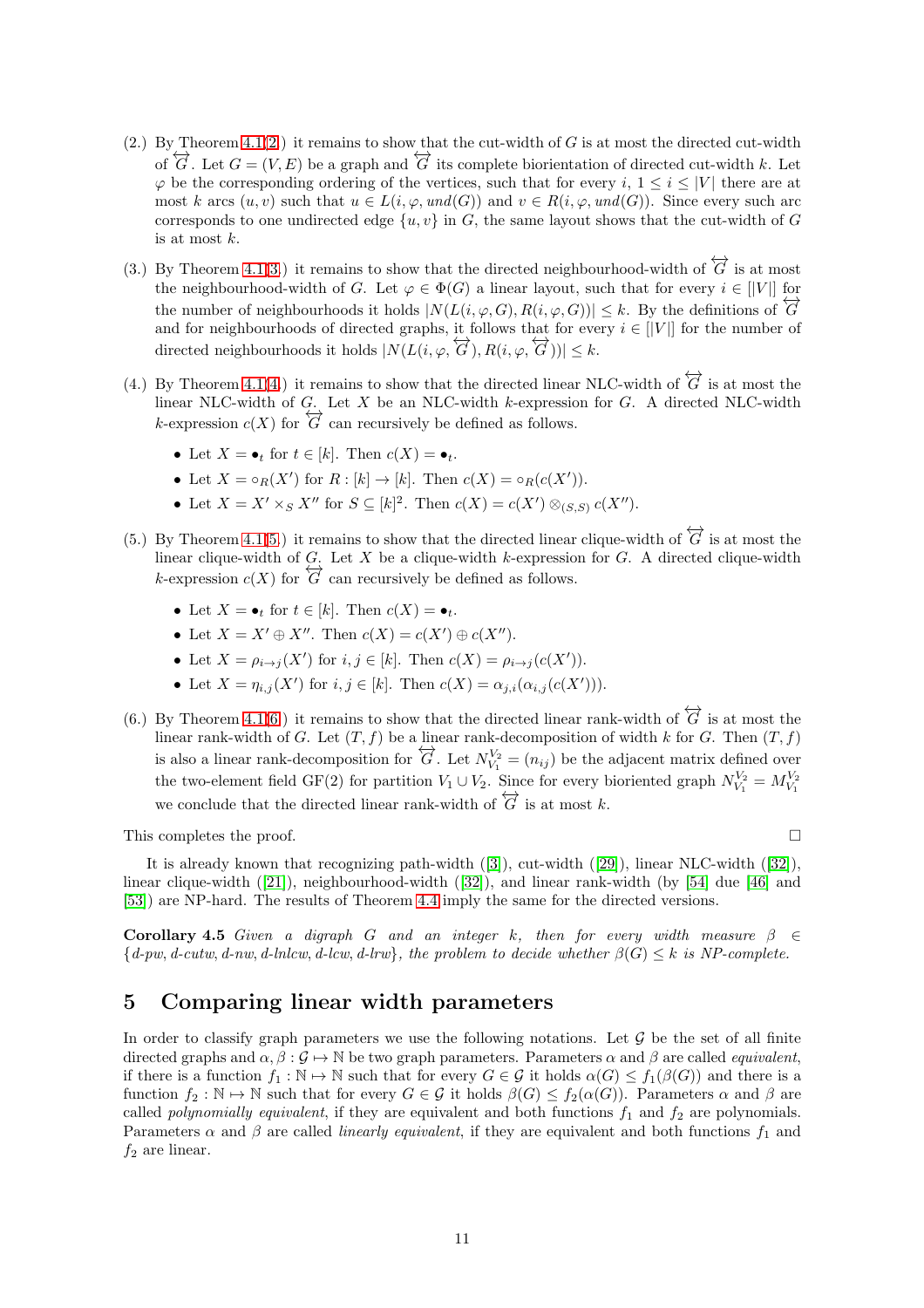## 5.1 Relations between linear NLC-width, linear clique-width, neighbourhood-width, and linear rank-width

<span id="page-11-2"></span>First we state the relation between the directed linear NLC-width and directed linear clique-width. The proofs can be done in the same way as for the undirected versions in [\[37\]](#page-20-2).

Lemma 5.1 *Let* G *be a digraph, then it holds*

$$
d\text{-}lnlcw(G) \leq d\text{-}lcw(G) \leq d\text{-}lnlcw(G) + 1.
$$

Further there is also a very tight connection between the directed neighbourhood-width, directed linear NLC-width, and directed linear clique-width. The proofs of the following bounds can be done in a similar fashion as for the undirected versions in [\[32\]](#page-20-3).

<span id="page-11-0"></span>Lemma 5.2 *Let* G *be a digraph, then it holds*

$$
d\text{-}nw(G) \leq d\text{-}lnlcw(G) \leq d\text{-}nw(G) + 1
$$

*and*

$$
d\text{-}nw(G) \leq d\text{-}lcw(G) \leq d\text{-}nw(G) + 1.
$$

By the examples given in Section [3](#page-3-1) and simple observations, we conclude that every path  $\overrightarrow{P_n}$ ,  $n \geq 3$ , has directed linear clique-width 3, paths  $\overrightarrow{P_3}$  and  $\overrightarrow{P_4}$  have directed linear NLC-width 2, every path  $\overrightarrow{P_n}$ ,  $n \geq 5$ , has directed linear NLC-width 3, and every path  $\overrightarrow{P_n}$ ,  $n \geq 3$ , has directed neighbourhood-width 2, which implies that the bounds of Lemma [5.1](#page-11-2) and Lemma [5.2](#page-11-0) can not be improved.

<span id="page-11-1"></span>Lemma 5.3 *Let* G *be a digraph, then it holds*

 $d$ -lrw $(G) \leq d$ -nw $(G)$ .

**Proof** Let G be a digraph with n vertices of directed neighbourhood-width k and  $\varphi: V \to [n]$  be a layout such that d-nw $(\varphi, G) \leq k$ . Using  $\varphi$  we define a caterpillar  $T_{\varphi}$  with consecutive pendant vertices  $\varphi^{-1}(1), \ldots, \varphi^{-1}(n)$ . Pair  $(T_{\varphi}, \varphi)$  leads to a directed linear rank decomposition for G. We want to determine the width of  $(T_{\varphi}, \varphi)$ . Since for every i the vertices in  $L(i, \varphi, G)$  define at most k neighbourhoods with respect to set  $R(i, \varphi, G)$ , every edge of  $T_{\varphi}$  leads to a partition of V into  $L(i, \varphi, G)$ and  $R(i, \varphi, G)$  for some i such that  $M_{L(i, \varphi, G)}^{R(i, \varphi, G)}$  $L(i, \varphi, G)$  has at most k different rows and thus  $rg(M_{L(i, \varphi, G)}^{R(i, \varphi, G)})$  $L(i, \varphi, G) \leq k.$  $\Box$ 

<span id="page-11-3"></span>The following bound can be shown similar to the proof for clique-width and rank-width in [\[55,](#page-21-1) Proposition 6.3].

Lemma 5.4 *For every digraph* G *it holds*

$$
d\text{-}lcw(G) \le 4^{d\text{-}lrw(G)+1} - 1.
$$

The shown bounds imply the following theorem.

Theorem 5.5 *Any two parameters in* {*d-nw*, *d-lnlcw*, *d-lcw*, *d-lrw*} *are equivalent.*

We suppose that the exponential bound given in Lemma [5.4](#page-11-3) can not be improved to a linear in general.

Theorem 5.6 *Any two parameters in* {*d-nw*, *d-lnlcw*, *d-lcw*} *are linearly equivalent.*

<span id="page-11-4"></span>Using the arguments of [\[23,](#page-20-16) Section 8] we obtain the next result.

**Lemma 5.7** *There is some polynomial p such that for every digraph G it holds d-lcw*( $G$ )  $\leq$  $p(\Delta(G), d\text{-}lrw(G)).$ 

**Theorem 5.8** For every class of digraphs G such that for all  $G \in \mathcal{G}$  the value  $\Delta(G)$  is bounded any *two parameters in* {*d-nw*, *d-lnlcw*, *d-lcw*, *d-lrw*} *are polynomially equivalent.*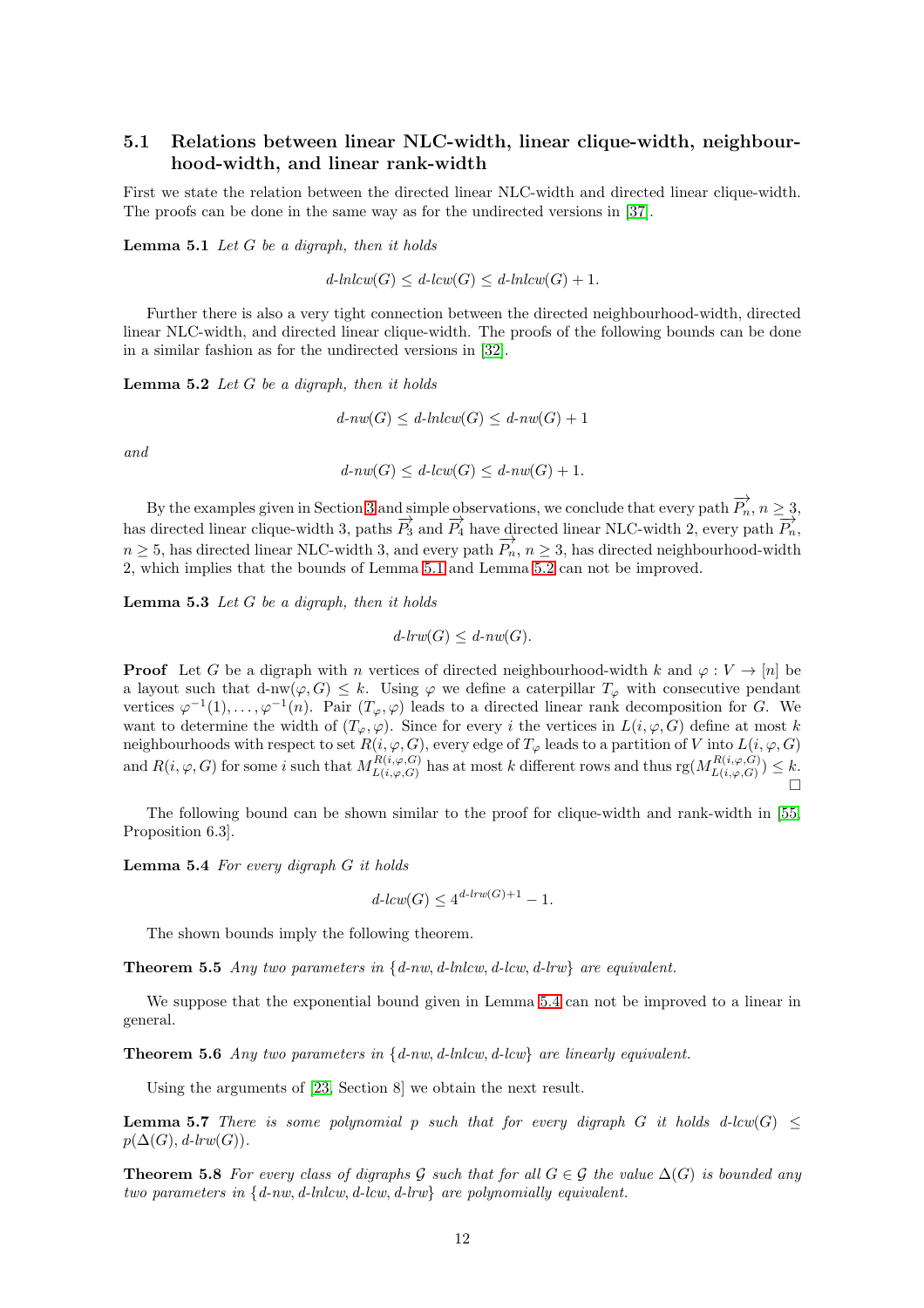#### 5.2 Relations between cut-width and path-width

<span id="page-12-0"></span>The directed path-width is closely related to directed vertex separation number.

Lemma 5.9 ([\[60\]](#page-22-2)) *For every digraph* G *it holds*

$$
d\text{-}pw(G) = d\text{-}vsn(G).
$$

<span id="page-12-3"></span>In [\[24\]](#page-20-17) it is shown how to construct a directed path-decomposition of width twice the directed cut-width of the graph. Using the directed vertex separation number, we next show a better bound.

Lemma 5.10 *For every digraph* G *it holds*

 $d$ -pw $(G) \leq d$ -cutw $(G)$ .

**Proof** Let  $G = (V, E)$  be a digraph of directed cut-width k. By [\(4\)](#page-4-2) there is a layout  $\varphi \in \Phi(G)$ , such that for every  $1 \leq i \leq |V|$  there are at most k arcs  $(v, u) \in E$  such that  $v \in R(i, \varphi, G)$  and  $u \in L(i, \varphi, G)$ . Thus for every  $1 \leq i \leq |V|$  there are at most k vertices  $u \in L(i, \varphi, G)$ , such that there is an arc  $(v, u) \in E$  with  $v \in R(i, \varphi, G)$ . Thus by [\(1\)](#page-4-3) the directed vertex separation number of G is at most k and by Lemma [5.9](#page-12-0) the directed path-width of G is at most k.

The directed path-width and directed cut-width of a digraph can differ very much, e.g. a  $\overleftrightarrow{K_{1,n}}$ has directed path-width 1 and directed cut-width  $\lceil \frac{n}{2} \rceil$ .

Lemma 5.11 *For every digraph* G *it holds*

$$
d\text{-}cutw(G) \le \min(\Delta^-(G), \Delta^+(G)) \cdot d\text{-}pw(G).
$$

**Proof** Let  $G = (V, E)$  be a digraph of directed path-width k. By Lemma [5.9](#page-12-0) and [\(1\)](#page-4-3) there is a layout  $\varphi \in \Phi(G)$ , such that for every  $1 \leq i \leq |V|$  there are at most k vertices  $u \in L(i, \varphi, G)$ , such that there is an arc  $(v, u) \in E$  with  $v \in R(i, \varphi, G)$ . Thus for every  $1 \leq i \leq |V|$  there are at most  $\Delta^-(G) \cdot k$  arcs  $(v, u) \in E$  such that  $v \in R(i, \varphi, G)$  and  $u \in L(i, \varphi, G)$ . By [\(4\)](#page-4-2) this implies that the directed cut-width of digraph G is at most  $\Delta^{-}(G) \cdot k$ .

The bound using  $\Delta^+$  instead of  $\Delta^-$  can be shown in the same way using definition [\(2\)](#page-4-4) instead of [\(1\)](#page-4-3) and using definition [\(3\)](#page-4-5) instead of [\(4\)](#page-4-2).

**Theorem 5.12** *For every class of digraphs* G *such that for all*  $G \in \mathcal{G}$  *the value* min( $\Delta^{-}(G), \Delta^{+}(G)$ ) *is bounded any two parameters in* {*d-cutw*, *d-pw*} *are linearly equivalent.*

#### 5.3 Relations between path-width and neighbourhood-width

<span id="page-12-1"></span>The directed neighbourhood-width and directed path-width of a digraph can differ very much, e.g. a  $\overleftrightarrow{K_n}$  has directed neighbourhood-width 1 and directed path-width  $n-1$ .

Lemma 5.13 *For every digraph* G *it holds*

$$
d\text{-}pw(G) \le \min(\Delta^-(G), \Delta^+(G)) \cdot d\text{-}nw(G).
$$

**Proof** Let  $G = (V, E)$  be a digraph of directed neighbourhood-width k. Then there is a layout  $\varphi \in \Phi(G)$ , such that for every  $1 \leq i \leq |V|$  the vertices in  $L(i, \varphi, G)$  can be divided into at most k subsets  $L_1, \ldots, L_k$ , such that the vertices of set  $L_j$ ,  $1 \leq j \leq k$ , have the same neighbourhood with respect to the vertices in  $R(i, \varphi, G)$ . Every of these sets  $L_j$  has at most  $\Delta^-(G)$  vertices u such that there is an arc  $(v, u) \in E$  with  $v \in R(i, \varphi, G)$ . Thus for every  $1 \leq i \leq |V|$  there are at most  $\Delta^{-}(G) \cdot k$  vertices  $u \in L(i, \varphi, G)$ , such that there is an arc  $(v, u) \in E$  with  $v \in R(i, \varphi, G)$ . Thus by [\(1\)](#page-4-3) the directed vertex separation number of G is at most  $\Delta^{-}(G) \cdot k$  and by Lemma [5.9](#page-12-0) the directed path-width of G is at most  $\Delta^{-}(G) \cdot k$ .

The bound using  $\Delta^+$  instead of  $\Delta^-$  can be shown in the same way using definition [\(2\)](#page-4-4) instead of definition [\(1\)](#page-4-3).  $\Box$ 

<span id="page-12-2"></span>The example  $\overleftrightarrow{K_n}$  shows that the bound given in Lemma [5.13](#page-12-1) is tight. Lemma [5.13,](#page-12-1) Lemma [5.2,](#page-11-0) and Lemma [5.4](#page-11-3) imply the following bounds.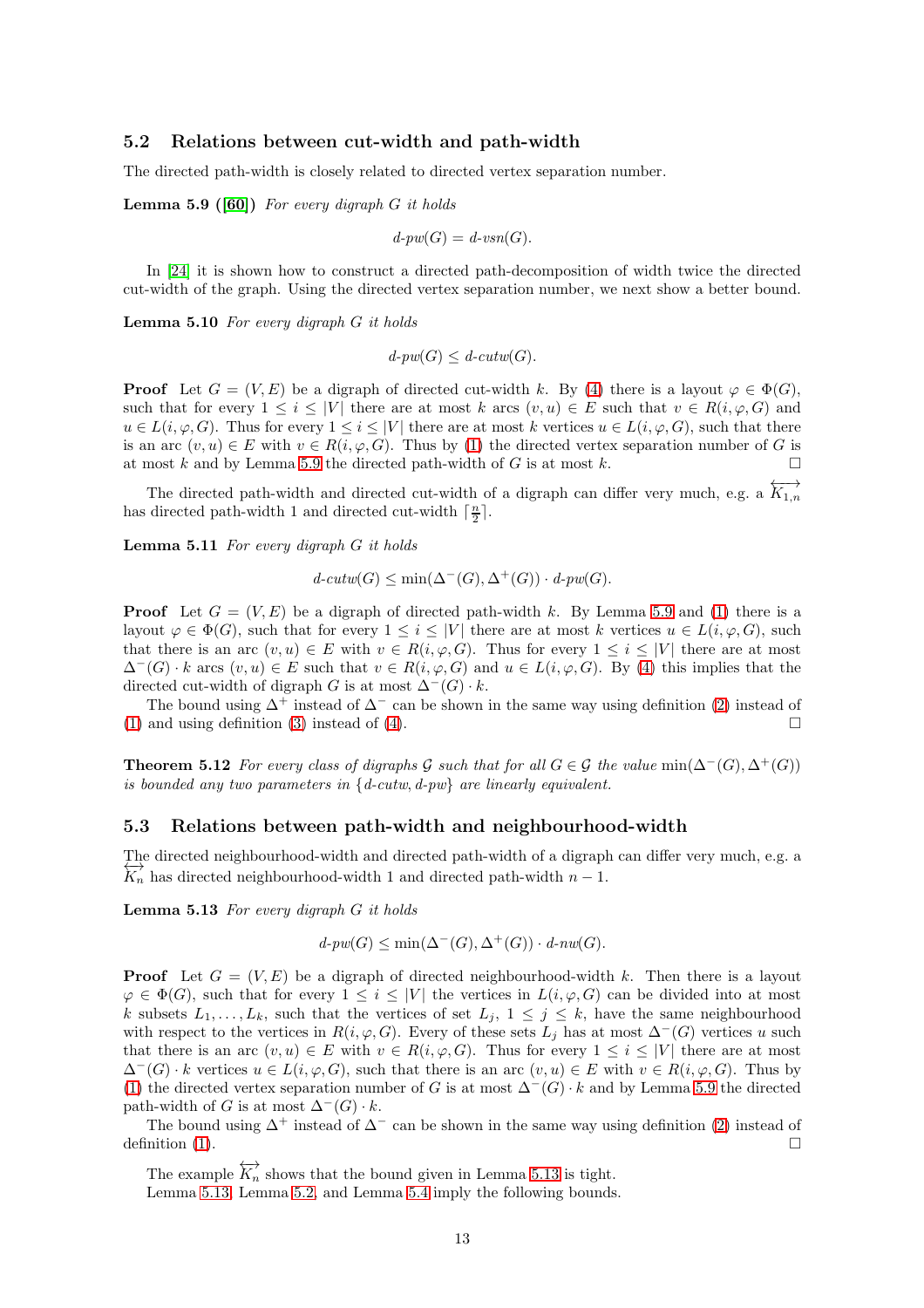Corollary 5.14 *Let* G *be a digraph, then it holds*

$$
d\text{-}pw(G) \le \min(\Delta^-(G), \Delta^+(G)) \cdot d\text{-}lnlcw(G),
$$
  

$$
d\text{-}pw(G) \le \min(\Delta^-(G), \Delta^+(G)) \cdot d\text{-}lcw(G), and
$$
  

$$
d\text{-}pw(G) \le \min(\Delta^-(G), \Delta^+(G)) \cdot (4^{d\text{-}lrw(G)+1} - 1).
$$

Corollary 5.15 *The directed path-width of a directed threshold graph* G *is at most*  $\min(\Delta^-(G), \Delta^+(G)).$ 

Proof The set of directed threshold graphs has directed linear NLC-width 1 (see Theorem [6.5\)](#page-16-0). Thus the result follows by Corollary [5.14.](#page-12-2)

Since  $\Delta^{-}(G) \leq \Delta(G)$  and  $\Delta^{+}(G) \leq \Delta(G)$  and thus

$$
\min(\Delta^-(G), \Delta^+(G)) \le \Delta(G)
$$

the given bounds also hold for the more common measure  $\Delta(G)$  instead of min( $\Delta^{-}(G), \Delta^{+}(G)$ ).

<span id="page-13-0"></span>After considering the maximum vertex degree, we next make a stronger restriction by excluding all possible orientations of a  $K_{\ell,\ell}$  as subdigraphs.

Corollary 5.16 *Let* G *be a digraph where und*(G) *has no* Kℓ,ℓ *subgraph, then it holds*

$$
d\text{-}pw(G) \leq pw(\text{und}(G)) \leq 2 \cdot \text{lnlcw}(\text{und}(G))(\ell-1) \leq 2 \cdot d\text{-}lnlcw(G)(\ell-1).
$$

**Proof** By the results for undirected graphs in  $[32]$  we know that for every graph G which has no  $K_{\ell,\ell}$  subgraph it holds

$$
pw(G) \le 2 \cdot \text{lnlcw}(G)(\ell - 1).
$$

This implies for every digraph G, where  $und(G)$  has no  $K_{\ell,\ell}$  subgraph it holds

$$
pw(und(G)) \le 2 \cdot \text{lnlcw}(und(G)) (\ell - 1).
$$

Furthermore by Theorem [4.1](#page-7-2)[\(1\)](#page-7-3) and Theorem [4.1\(](#page-7-2)[4\)](#page-7-5) for every digraph G, where  $und(G)$  has no  $K_{\ell,\ell}$ subgraph it holds

$$
\mathrm{d}\text{-pw}(G) \le \mathrm{pw}(\mathit{und}(G)) \le 2 \cdot \mathrm{lnlcw}(\mathit{und}(G))(\ell-1) \le 2 \cdot \mathrm{d}\text{-}\mathrm{lnlcw}(G)(\ell-1).
$$

This completes the proof.  $\square$ 

Corollary 5.17 *Planar directed threshold graphs have directed path-width at most* 4*.*

Proof The set of directed threshold graphs has directed linear NLC-width 1 (see Theorem [6.5\)](#page-16-0) and for planar digraphs G we know that  $und(G)$  has no  $K_{3,3}$  subgraph. Thus the result follows by  $\Box$  Corollary [5.16.](#page-13-0)

Next we want to bound the directed linear clique-width in terms of the directed path-width.

Remark 5.18 *For general digraphs and even for digraphs of bounded vertex degree the directed linear clique-width, directed linear NLC-width, directed neighbourhood-width, and directed linear rank-width cannot be bounded by the directed path-width by the following examples.*

- 1. Let  $T'$  be an orientation of a tree, e.g. an out-tree or an in-tree. Then  $d$ -pw( $T'$ ) = 0 by *Theorem* [6.1.](#page-15-0) But d-lcw( $T'$ ) *is unbounded, since* lcw( $und(T')$ ) *is unbounded* [\[37\]](#page-20-2) and since  $lcw(und(T')) \leq d-lcw(T')$  by Theorem [4.1.](#page-7-2)
- 2. Let G' be an acyclic orientation of a grid. Then  $d$ -pw(G') = 0 by Theorem [6.1.](#page-15-0) But  $d$ -lcw(G') *is unbounded, since*  $lcw(und(G'))$  *<i>is unbounded* [\[30\]](#page-20-13) and since  $lcw(und(G')) \leq d-lcw(G')$  by *Theorem [4.1.](#page-7-2)*
- *3. The set of all* k*-power graphs of directed paths has directed path-width* 0 *(cf. Example [3.3\)](#page-4-0) and directed linear clique-width*  $k + 2$  *(Corollary [4.3\)](#page-9-0).*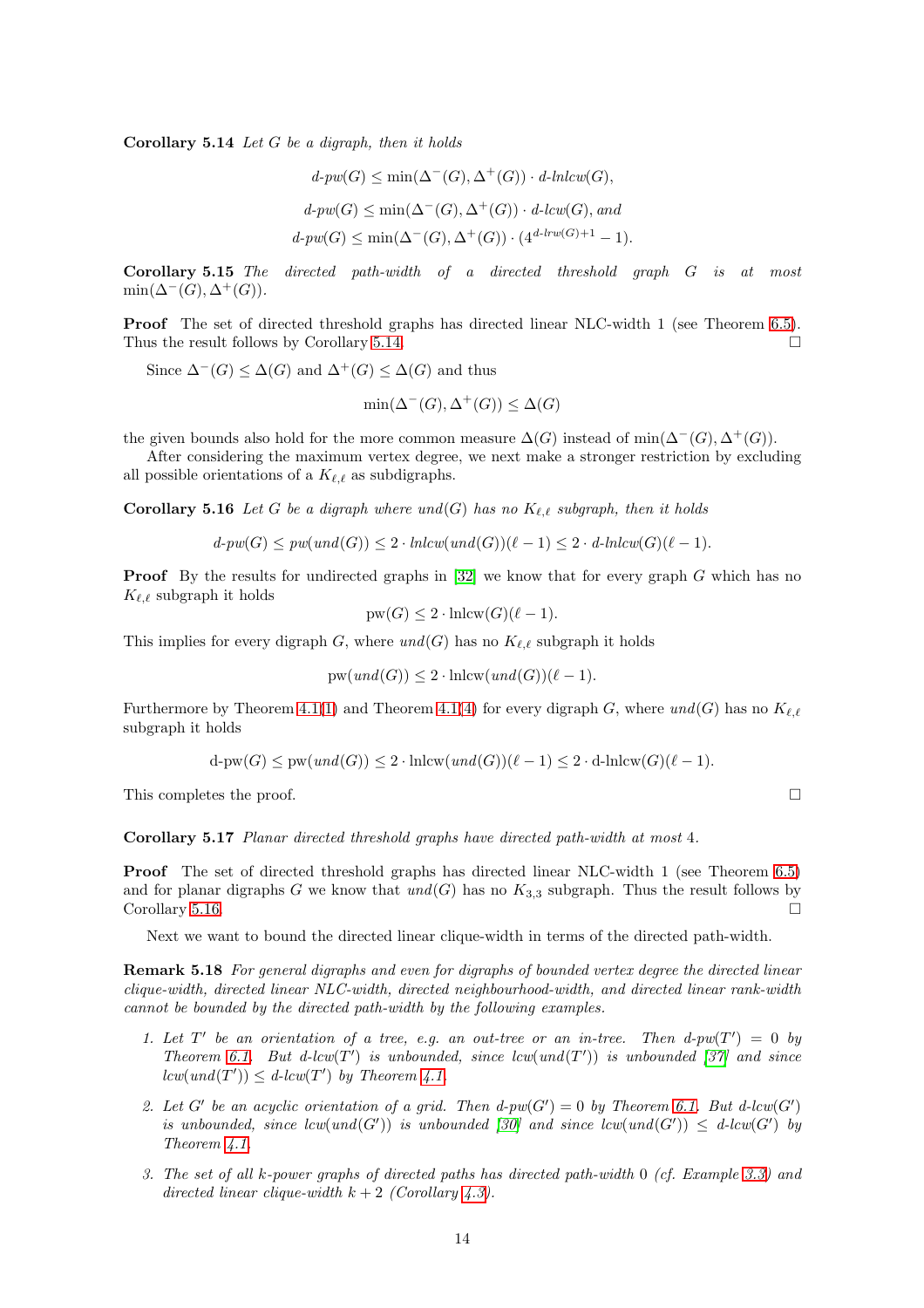For semicomplete digraphs the directed path-width can be used to give an upper bound on the directed clique-width. The main idea of the proof in [\[24\]](#page-20-17) is to define a directed clique-width expression along a nice path-decomposition.<sup>[6](#page-14-0)</sup> Since the proof this result in  $[24]$  only uses directed linear cliquewidth operations we can state the next theorem.

<span id="page-14-1"></span>Lemma 5.19 ([\[24\]](#page-20-17)) *For every semicomplete digraph* S *it holds*

 $d$ -lcw(S)  $\leq d$ -pw(S) + 2.

<span id="page-14-3"></span>Lemma [5.19,](#page-14-1) Lemma [5.1,](#page-11-2) Lemma [5.2,](#page-11-0) and Lemma [5.3](#page-11-1) imply the following bounds.

Corollary 5.20 *For every semicomplete digraph* S *it holds*

$$
d\text{-}lnlcw(S) \leq d\text{-}pw(S) + 2,
$$
  

$$
d\text{-}nw(S) \leq d\text{-}pw(S) + 2, and
$$
  

$$
d\text{-}lrw(S) \leq d\text{-}pw(S) + 2.
$$

**Theorem 5.21** For every class of semicomplete digraphs  $\mathcal{G}$  such that for all  $G \in \mathcal{G}$  the value min(∆−(G), ∆+(G)) *is bounded any two parameters in* {*d-pw*, *d-nw*, *d-lnlcw*, *d-lcw*, *d-lrw*} *are equivalent.*

Using the arguments of [\[23,](#page-20-16) Section 8] and the relations shown in Theorem [4.1](#page-7-2) there is some polynomial p such that for every digraph  $\tilde{G}$  it holds

 $d$ -pw $(G) \leq pw(und(G)) \leq p(\Delta und(G)),$ lrw $(und(G))) \leq p(\Delta(G), d$ -lrw $(G)).$ 

**Theorem 5.22** *For every class of semicomplete digraphs* G *such that for all*  $G \in \mathcal{G}$  *the value*  $\Delta(G)$ *is bounded any two parameters in* {*d-pw*, *d-nw*, *d-lnlcw*, *d-lcw*, *d-lrw*} *are polynomially equivalent.*

We suppose that the exponential bound given in Corollary [5.14](#page-12-2) can not be improved to a linear one.

**Theorem 5.23** For every class of semicomplete digraphs  $G$  such that for all  $G \in \mathcal{G}$  the value  $\min(\Delta^-(G), \Delta^+(G))$  *is bounded any two parameters in* {*d-pw, d-nw, d-lnlcw, d-lcw} are linearly equivalent.*

By Lemma [5.13](#page-12-1) and Lemma [5.19](#page-14-1) the restriction to semicomplete digraphs<sup>[7](#page-14-2)</sup> leads to the same relation between path-with an linear clique-width as for undirected graphs (see [\[32\]](#page-20-3)).

#### 5.4 Equivalent parameters

In Table [2](#page-15-1) we summarize our results on the equivalence of linear width parameters for directed graphs. For general digraphs we have three classes of pairwise equivalent parameters, which reduces to two or one class for  $\Delta(G)$  bounded or semicomplete  $\Delta(G)$  bounded digraphs, respectively.

<span id="page-14-0"></span> $6$ Please note that in [\[24\]](#page-20-17) a different notation for directed path-width was used. In Definition [3.1](#page-3-2)[\(2\)](#page-3-3) the arcs are directed from bags  $X_i$  to  $X_j$  for  $i \leq j$ . The authors of [\[24\]](#page-20-17) take arcs from bags  $X_i$  to  $X_j$  for  $i \geq j$  into account. Since an optimal directed path-decomposition  $(X_1, \ldots, X_r)$  w.r.t. Definition [3.1](#page-3-2) leads to an optimal directed pathdecomposition  $(X_r, \ldots, X_1)$  w.r.t. the definition of [\[24\]](#page-20-17), and vice versa, both definitions lead to the same value for the directed path-width.

<span id="page-14-2"></span><sup>7</sup>When considering the directed path-width of almost semicomplete digraphs in [\[49\]](#page-21-9) the class of semicomplete digraphs was suggested to be "a promising stage for pursuing digraph analogues of the splendid outcomes, direct and indirect, from the Graph Minors project".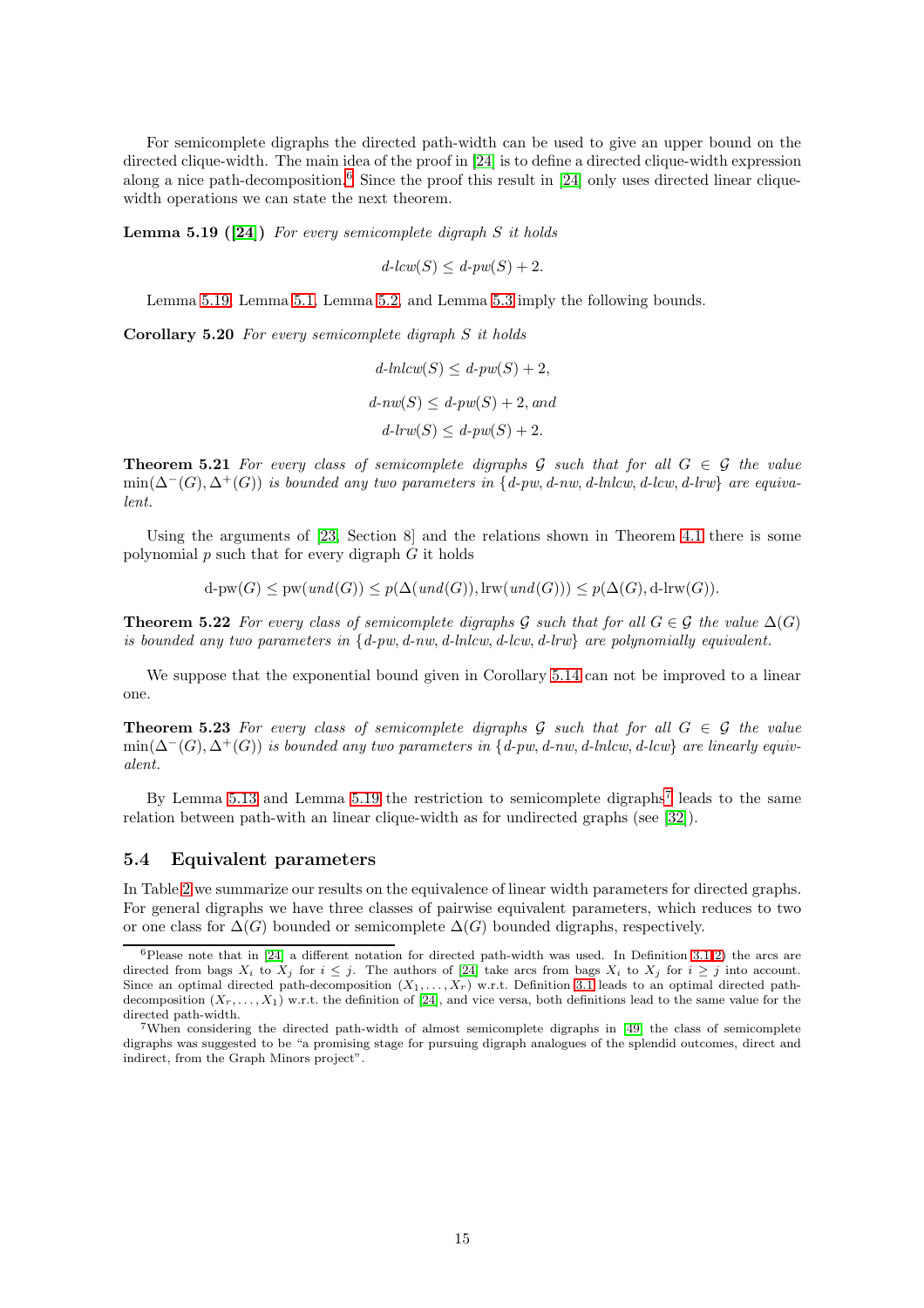| digraphs            | equivalence             | d-cutw | $d$ - $pw$ | d-lcw | d-lnlcw | d-nw | d-lrw |
|---------------------|-------------------------|--------|------------|-------|---------|------|-------|
| general             | equivalent              |        |            |       |         |      |       |
|                     | polynomially equivalent |        |            |       |         |      |       |
|                     | linearly equivalent     |        |            |       |         |      |       |
| $\Delta(G)$ bounded | equivalent              |        |            |       |         |      |       |
|                     | polynomially equivalent |        |            |       |         |      |       |
|                     | linearly equivalent     |        |            |       |         |      |       |
| semicomplete        | equivalent              |        |            |       |         |      |       |
| $\Delta(G)$ bounded | polynomially equivalent |        |            |       |         |      |       |
|                     | linearly equivalent     |        |            |       |         |      |       |

<span id="page-15-1"></span>Table 2: Classification of linear width parameters for directed graphs. The colors of the points represent sets of pairwise (linearly, polynomially) equivalent parameters.

# 6 Characterizations for graphs defined by parameters of small width

<span id="page-15-0"></span>First we summarize some quite obvious characterizations.

Theorem 6.1 *For every digraph* G *the following statements are equivalent.*

- *(1.)* G *is a DAG.*
- $(2.) \ d\text{-}vsn(G) = 0.$
- $(3.) \, d\text{-}pw(G) = 0.$
- $(4.) \ d\text{-}cutw(G) = 0.$

Next we introduce operations in order to recall the definition of directed co-graphs from [\[8\]](#page-19-14) and introduce an interesting and useful subclass. Let  $G_1 = (V_1, E_1)$  and  $G_2 = (V_2, E_2)$  be two vertexdisjoint directed graphs.

- The *disjoint union* of  $G_1$  and  $G_2$ , denoted by  $G_1 \oplus G_2$ , is the digraph with vertex set  $V_1 \cup V_2$ and arc set  $E_1 \cup E_2$ .
- The *series composition* of  $G_1$  and  $G_2$ , denoted by  $G_1 \otimes G_2$ , is the digraph with vertex set  $V_1 \cup V_2$ and arc set  $E_1 \cup E_2 \cup \{(u, v), (v, u) \mid u \in V_1, v \in V_2\}.$
- The *order composition* of  $G_1$  and  $G_2$ , denoted by  $G_1 \otimes G_2$ , is the digraph with vertex set  $V_1 \cup V_2$ and arc set  $E_1 \cup E_2 \cup \{(u, v) \mid u \in V_1, v \in V_2\}.$

Definition 6.2 (Directed co-graphs [\[8\]](#page-19-14)) *The class of directed co-graphs is recursively defined as follows.*

- *(i) Every digraph on a single vertex*  $({v}, \emptyset)$ *, denoted by* •*, is a directed co-graph.*
- *(ii)* If  $G_1$  and  $G_2$  are directed co-graphs, then (a)  $G_1 \oplus G_2$ , *(b)*  $G_1 \otimes G_2$ , and *(c)*  $G_1 \otimes G_2$  are directed *co-graphs.*

In [\[18\]](#page-19-15) it has been shown that directed co-graphs can be characterized by the eight forbidden induced subdigraphs shown in Table [3.](#page-16-1) In [\[38\]](#page-21-7) the relation of directed co-graphs to the set of graphs of directed NLC-width 1 and to the set of graphs of directed clique-width 2 is analyzed.

In order to characterize digraphs of directed linear NLC-width 1 and digraphs of directed neighbourhood-width 1 we introduce the following subclass of directed co-graphs.

Definition 6.3 (Directed threshold graphs) *The class of directed threshold graphs is recursively defined as follows.*

- *(i) Every digraph on a single vertex*  $({v}, \emptyset)$ *, denoted by* •*, is a directed threshold graph.*
- *(ii)* If G is a directed threshold graph, then (a)  $G \oplus \bullet$ , *(b)*  $G \otimes \bullet$ , *(c)*  $\bullet \otimes G$ *, and (d)*  $G \otimes \bullet$  *are directed threshold graphs.*

The related class oriented threshold graphs was considered by Boeckner in [\[10\]](#page-19-16) by using all given operations except the series composition  $G \otimes \bullet$ .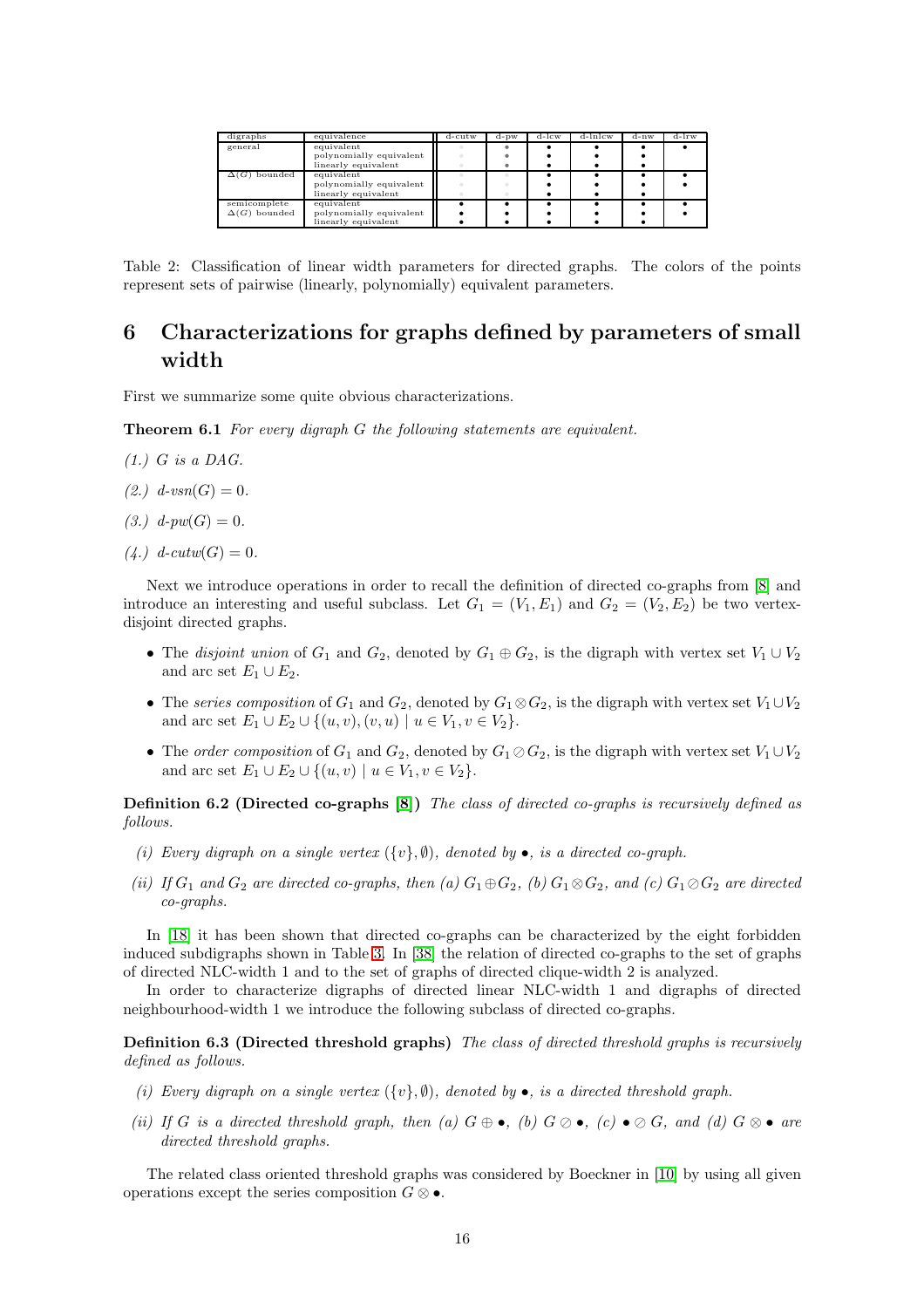

Table 3: The eight forbidden induced subdigraphs for directed co-graphs (see [\[18\]](#page-19-15)).

<span id="page-16-1"></span>

Table 4: Forbidden induced subgraphs for subclasses of directed co-graphs.

Observation 6.4 *Every oriented threshold graph is a directed threshold graph and every directed threshold graph is a directed co-graph.*

<span id="page-16-2"></span><span id="page-16-0"></span>Theorem 6.5 *For every digraph* G *the following statements are equivalent.*

- <span id="page-16-3"></span> $(1.)$   $d\text{-}lnlcw(G) = 1.$
- <span id="page-16-6"></span> $(2.)$   $d$ - $nw(G) = 1$ .

<span id="page-16-5"></span>*(3.)*  $d$ -lcw $(G) \leq 2$  *and*  $G \in \text{Free}(\{D_2, D_3, D_9, D_{10}, D_{12}, D_{13}, D_{14}\}).$ 

<span id="page-16-4"></span>*(4.)* G *is a directed threshold graph.*

<span id="page-16-8"></span> $(5.) \, G \in \text{Free}(\{D_1, \ldots, D_{15}, 2\overrightarrow{P_2}, \overrightarrow{P_2} \cup \overleftrightarrow{P_2}, 2\overleftrightarrow{P_2}\}).$ 

<span id="page-16-7"></span>
$$
(6.)\ \ G \in \text{Free}(\{D_1, D_2, D_3, D_4, D_5, D_6, D_{10}, D_{11}, D_{13}, D_{14}, D_{15}\})\ \ and\ \ und(G) \in \text{Free}(\{P_4, 2K_2, C_4\}).
$$

 $(7.)$  *G* ∈ *Free*({ $D_1, D_2, D_3, D_4, D_5, D_6, D_{10}, D_{11}, D_{13}, D_{14}, D_{15}$ }) *and und*(*G*) *is a threshold graph.* 

**Proof** [\(1\)](#page-16-2)  $\Leftrightarrow$  [\(2\)](#page-16-3) By the proof of Lemma [5.2](#page-11-0) (which can be done similar to the undirected versions in [\[32\]](#page-20-3)) the set of all digraphs of directed linear NLC-width 1 is equal to the set of all digraphs of directed neighborhood-width 1.

 $(5) \Rightarrow (4)$  $(5) \Rightarrow (4)$  $(5) \Rightarrow (4)$  If digraph G does not contain  $D_1, \ldots, D_8$  (see Table [3\)](#page-16-1), then digraph G is a directed co-graph by [\[18\]](#page-19-15) and thus has a construction using disjoint union, series composition, and order composition. By excluding  $D_9$ ,  $D_{10}$ , and  $D_{11}$  we know that for every series composition of  $G_1$  and  $G_2$  either  $G_1$  or  $G_2$  is bidirectional complete. Thus this subgraph can also be added by a number of series operations with one vertex.

Further by excluding  $D_{12}$ ,  $D_{13}$ ,  $D_{14}$ , and  $D_{15}$  we know that for every order composition of  $G_1$ and  $G_2$  either  $G_1$  or  $G_2$  is a tournament and since we exclude a directed cycle of length 3 by  $D_5$ , we know that  $G_1$  or  $G_2$  is a transitive tournament. Thus this subgraph can also be added by a number of order operations with one vertex.

By excluding  $2\overrightarrow{P_2}, \overrightarrow{P_2} \cup \overrightarrow{P_2}, 2\overrightarrow{P_2}$  for every disjoint union of  $G_1$  and  $G_2$  either  $G_1$  or  $G_2$  has no edge. Thus this subgraph can also be added by a number of disjoint union operations with one vertex.

 $(1) \Rightarrow (4)$  $(1) \Rightarrow (4)$  $(1) \Rightarrow (4)$ : Let  $G = (V, E)$  be a digraph of directed linear NLC-width 1 and X be a directed linear NLC-width 1-expression for G. An expression  $c(X)$  using directed threshold graph operations for G can recursively be defined as follows.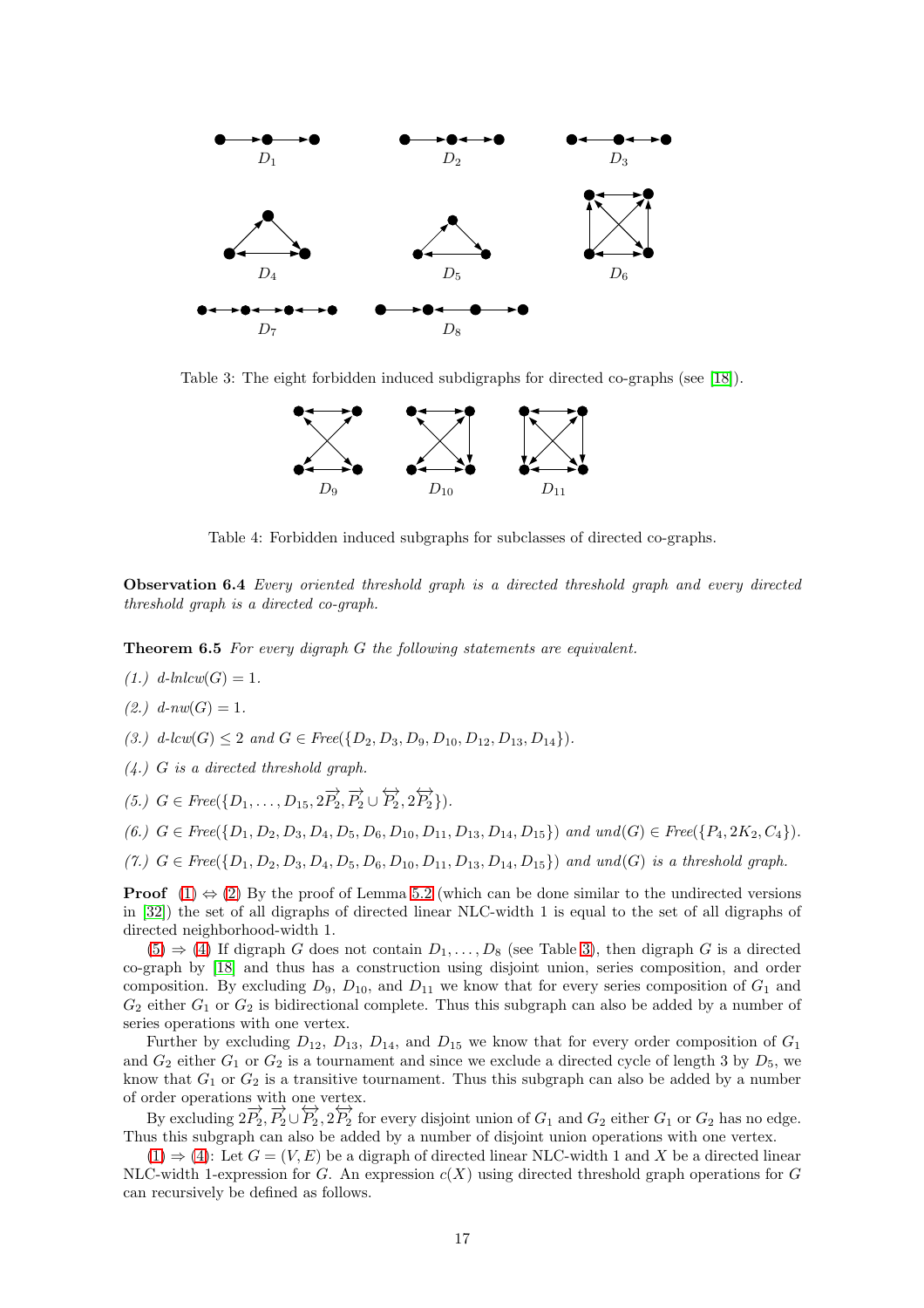

Table 5: Forbidden induced subgraphs for subclasses of directed co-graphs.



Table 6: Forbidden induced subgraphs for subclasses of directed co-graphs.

- Let  $X = \bullet_1$  for  $t \in [k]$ . Then  $c(X) = \bullet$ .
- Let  $X = \circ_R(X')$  for  $R : [1] \to [1]$ . Then  $c(X) = c(X')$ .
- Let  $X = X' \otimes_{(\overrightarrow{S}, \overleftarrow{S})} \bullet_1 \text{ for } \overrightarrow{S}, \overleftarrow{S} \subseteq [1]^2$ .
	- $-$  If  $\overrightarrow{S} = \emptyset$  and  $\overleftarrow{S} = \emptyset$ , then  $c(X)$  is the disjoint union of  $c(X')$  and  $\bullet$ .
	- $-$  If  $\overrightarrow{S} = \{(1,1)\}\$ and  $\overleftarrow{S} = \emptyset$ , then  $c(X)$  is the order composition of  $c(X')$  and  $\bullet$ .
	- $-$  If  $\overrightarrow{S} = \emptyset$  and  $\overleftarrow{S} = \{(1,1)\}\$ , then  $c(X)$  is the order composition of  $\bullet$  and  $c(X')$ .
	- $-$  If  $\overrightarrow{S} = \{(1,1)\}\$  and  $\overleftarrow{S} = \{(1,1)\}\$ , then  $c(X)$  is the series composition of  $c(X')$  and  $\bullet$ .

 $(4) \Rightarrow (1)$  $(4) \Rightarrow (1)$  $(4) \Rightarrow (1)$ : Let  $G = (V, E)$  be a directed threshold graph and X be an expression using directed threshold graph operations for G. A directed linear NLC-width 1-expression  $c(X)$  for G can recursively be defined as follows.

- If X defines a single vertex, then  $c(X) = \bullet_1$ .
- If X defines the disjoint union of expression  $X_1$  and •, then  $c(X) = c(X_1) \otimes_{(\emptyset,\emptyset)} \bullet_1$
- If X defines the order composition of expression  $X_1$  and •, then  $c(X) = c(X_1) \otimes_{(\{(1,1)\},\emptyset)} \bullet_1$
- If X defines the order composition of expression of and  $X_1$ , then  $c(X) = c(X_1) \otimes_{(0,\{(1,1)\})} \bullet_1$
- If X defines the series composition of expression  $X_1$  and •, then  $c(X) = c(X_1) \otimes_{(\{(1,1)\},\{(1,1)\})} \bullet_1$

 $(4) \Rightarrow (3)$  $(4) \Rightarrow (3)$  $(4) \Rightarrow (3)$ : Digraphs  $D_2, D_3, D_9, D_{10}, D_{12}, D_{13}, D_{14}$  are not directed threshold graphs. Since directed threshold graphs are exactly graphs of directed linear NLC-width 1 ([\(1\)](#page-16-2)  $\Leftrightarrow$  [\(4\)](#page-16-5)) has been shown above) by Lemma [5.1](#page-11-2) we know that directed threshold graphs have directed linear clique-width at most 2.

 $(3) \Rightarrow (5)$  $(3) \Rightarrow (5)$  $(3) \Rightarrow (5)$ : Digraphs  $D_1, D_4, D_5, D_6, D_7, D_8$  have directed clique-width greater than two and thus directed linear clique-width greater than two.  $D_{11}$ ,  $D_{15}$  have directed linear clique-width at least 3. Further  $2\overrightarrow{P_2}, \overrightarrow{P_2} \cup \overrightarrow{P_2}, 2\overrightarrow{P_2}$  have an underlying  $2K_2$  which has linear clique-width at least 3 and thus by Theorem [4.1](#page-7-2)[\(5.](#page-7-6)) the directed linear clique-width of the three digraphs is also at least 3.

 $(4) \Rightarrow (7)$  $(4) \Rightarrow (7)$  $(4) \Rightarrow (7)$  If G is a directed threshold graph, then  $und(G)$  is a threshold graph by the recursive definition. Further the given forbidden digraphs are no directed threshold graphs and the set of directed threshold graphs is closed under taking induced subdigraphs.

[\(6\)](#page-16-8) ⇒ [\(5\)](#page-16-4) For digraphs G which are excluded within [\(5\)](#page-16-4) but not in [\(6\)](#page-16-8) it holds *und*(G) ∈  ${P_4, C_4, 2K_2}.$ 

 $(6) \Leftrightarrow (7)$  $(6) \Leftrightarrow (7)$  $(6) \Leftrightarrow (7)$  Threshold graphs are exactly the set Free $({P_4, 2K_2, C_4})$  by [\[13\]](#page-19-17).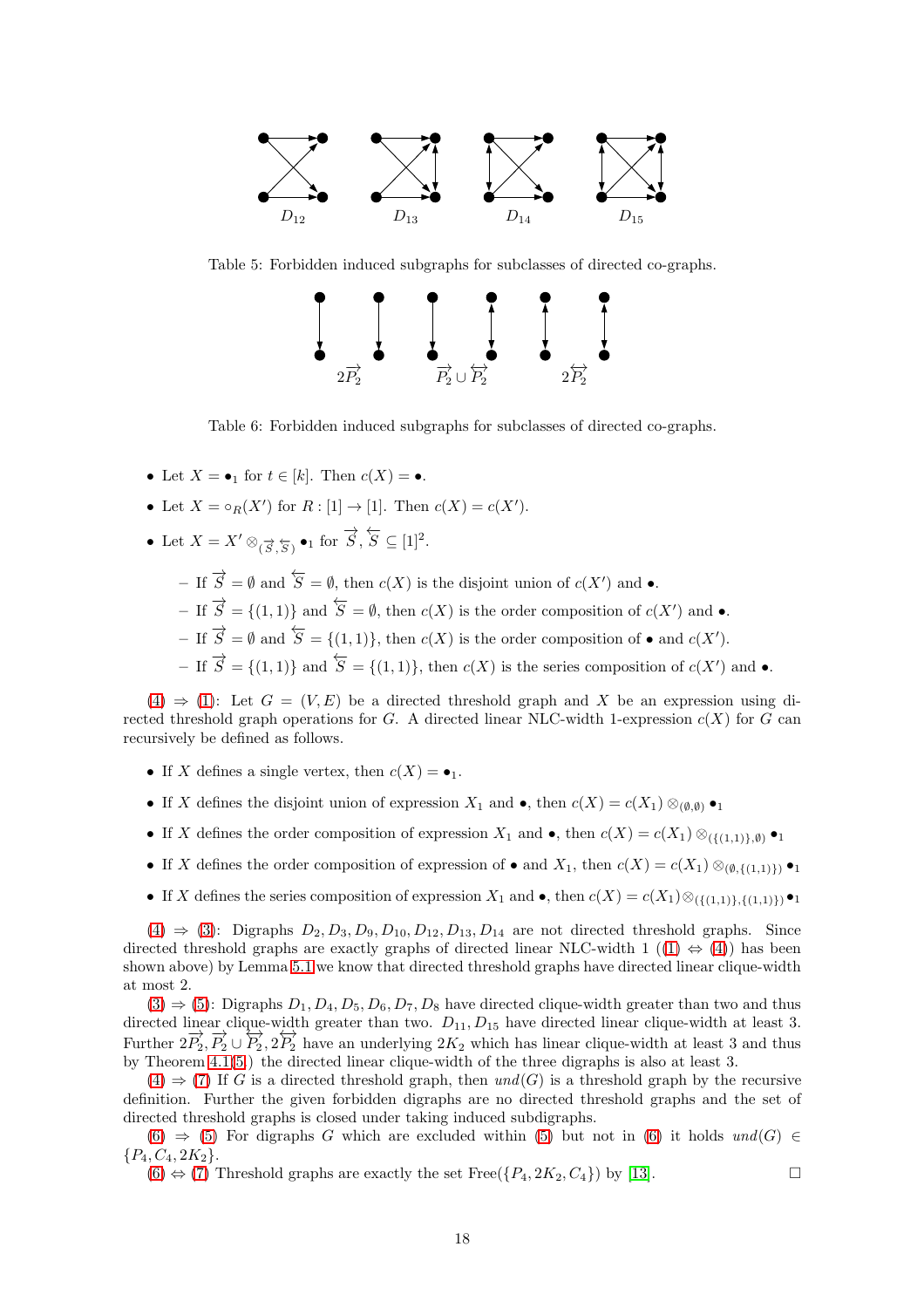The set of digraphs of directed linear clique-width 1 is exactly the set of edgeless digraphs. While characterizing digraphs of directed linear NLC-width 1 could be done by a subclass of directed cographs, namely directed threshold graphs, this is not possible for digraphs of directed linear cliquewidth 2, since two of the forbidden induced subdigraphs for directed co-graphs  $(D_2 \text{ and } D_3)$  have directed linear clique-width 2.

## <span id="page-18-0"></span>7 Conclusions

We reviewed the linear clique-width, linear NLC-width, neighbourhood-width, and linear rank-width for directed graphs. We compared these parameters with each other and also with the previously defined parameters directed path-width and directed cut-width. While for undirected graphs bounded cut-width implies directed path-width and directed path-width implies directed linear clique-width, linear NLC-width, neighbourhood-width, and linear rank-width (see [\[32\]](#page-20-3)), for directed graphs the relations turn out to be more involved, see Table [1.](#page-0-0) For the restriction to semicomplete digraphs we obtain the same relation between these parameters as for undirected graphs (Lemma [5.10,](#page-12-3) Lemma [5.19,](#page-14-1) and Corollary [5.20\)](#page-14-3).

With the exception of directed cut-width the considered parameters can be regarded as restrictions from corresponding parameters with underlying tree-structure to an underlying path-structure. This implies that the values of the restricted parameters are greater or equal to the corresponding generalized version. This relation can be used to carry over lower bounds for parameterizations. For example in [\[22\]](#page-20-6) parameterizations w.r.t. neighborhood-width are used to obtain parameterizations w.r.t. clique-width.

A further way to define the width of a digraph G is to consider the width of the underlying undirected graph  $und(G)$ . This approach is used in works of Courcelle et al. [\[17,](#page-19-0) [14,](#page-19-18) [15\]](#page-19-3), when considering the path-width and tree-width of directed graphs. We did not follow this approach, since it is less sensitive because by using the underlying undirected graph one can not distinguish the direction of the edges. For example the existence of directed cycles in some digraph G can not be observed by the path-width of *und*(G), while the approach of Reed, Seymour, and Thomas allows to find directed cycles by Theorem [6.1.](#page-15-0) Using undirected width leads to closer bounds. If we define for every digraph G the value u-pw $(G)$  = pw $(und(G))$ , we can show the bound given in Lemma [5.19](#page-14-1) for every arbitrary digraph G as follows.

$$
d\text{-nw}(G) \le u\text{-pw}(G) + 1
$$

This implies in connection with Lemma [5.2](#page-11-0) the following bounds.

$$
d\text{-}lnlcw(G) \le d\text{-}lcw(G) \le u\text{-}pw(G) + 2.
$$

The latter bound for the directed linear clique-width in terms of this approach for directed path-width was also obtained in [\[15,](#page-19-3) Proposition 2.114].

There are several interesting open questions. (a) By Corollary [4.5](#page-10-0) recognizing all considered linear width parameters for directed graphs is NP-hard. There are some xp-algorithms for directed path-width (cf. Section [3.1\)](#page-3-4) while xp-algorithms for the other width parameters are uninvestigated up to now. Further there are fpt-algorithms for computing directed cut-width of semicomplete di-graphs [\[25\]](#page-20-12) and computing directed path-width of  $\ell$ -semicomplete digraphs [\[49\]](#page-21-9). For the other width parameters fpt-algorithms are unknown, even for semicomplete digraphs. (b) In Theorem [4.1](#page-7-2) for several parameters we could show upper and lower bounds for the directed with of some digraph G in terms of the undirected width of  $und(G)$  and the maximum vertex degree of  $und(G)$ . For directed path-width and directed cut-width this is only possible within one direction (see Remark [4.2\)](#page-9-2). It remains to find such bounds for special digraphs, e.g. Eulerian digraphs which were useful for directed tree-width and tree-width in  $(2.2)$  of [\[43\]](#page-21-6). (c) In Lemma [5.4](#page-11-3) we have shown how to bound the directed linear clique-width of a digraph exponentially in its directed linear rank-width and in Lemma [5.7](#page-11-4) we used the results of [\[23\]](#page-20-16) to show a polynomial bound for graphs of bounded vertex degree. It remains to study the existence of linear bounds in general and under certain conditions, e.g. in terms of directed linear rank-width and further parameters, such as maximum vertex degree in order to fill the three open cells in Table [2.](#page-15-1) (d) In order to characterize digraphs of directed linear rank-width 1 in terms of special graph operations, we propose to generalize the notation of thread graphs from [\[26\]](#page-20-4) to digraphs.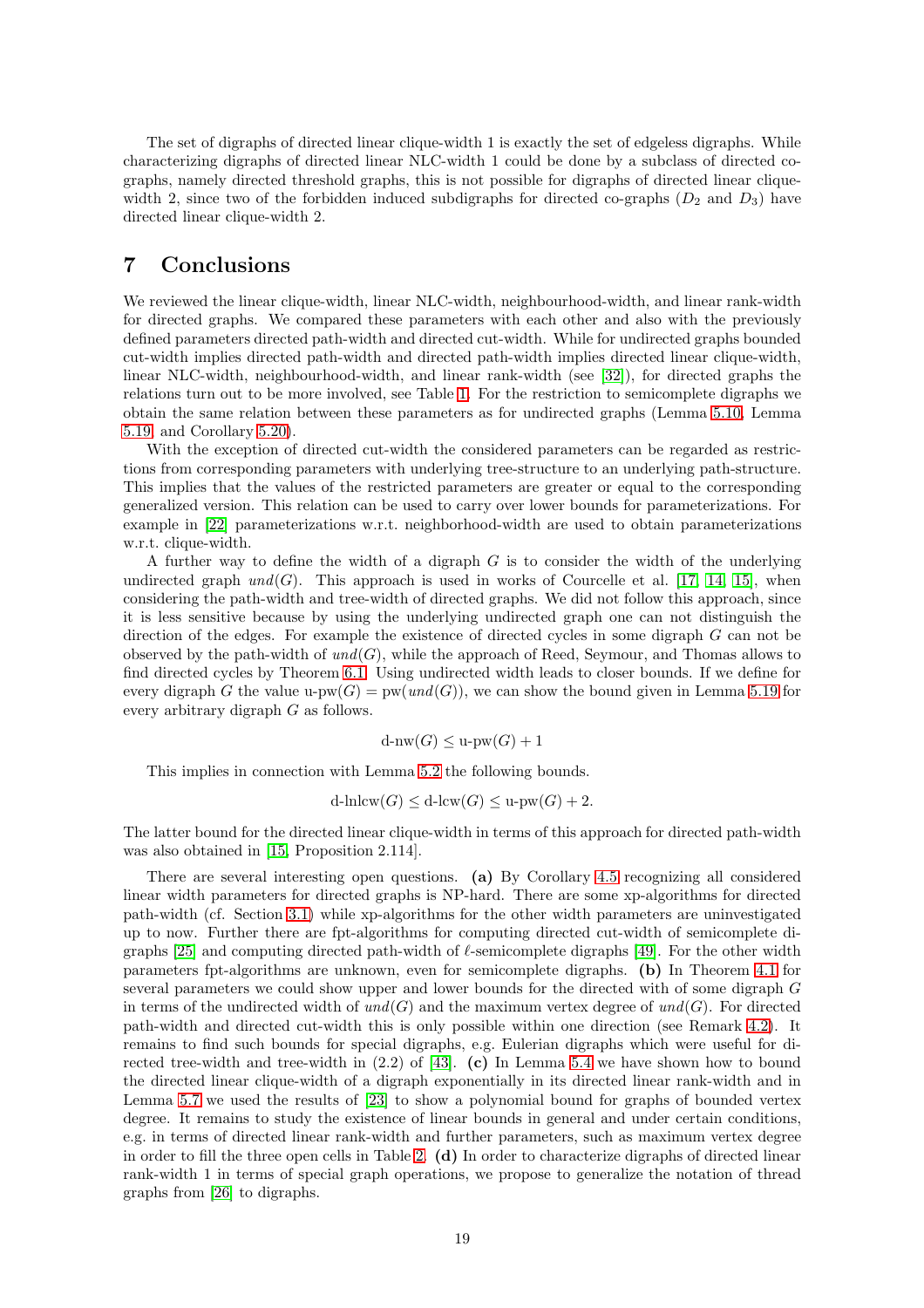## 8 Acknowledgements

The work of the second author was supported by the German Research Association (DFG) grant GU 970/7-1.

## <span id="page-19-7"></span>References

- [1] D. Adolphson and T.C. Hu. Optimal linear ordering. *SIAM Journal on Applied Mathematics*, 25(3):403–423, 1973.
- <span id="page-19-1"></span>[2] S. Arnborg. Efficient algorithms for combinatorial problems on graphs with bounded decomposability – A survey. *BIT*, 25:2–23, 1985.
- <span id="page-19-13"></span>[3] S. Arnborg, D.G. Corneil, and A. Proskurowski. Complexity of finding embeddings in a k-tree. *SIAM Journal of Algebraic and Discrete Methods*, 8(2):277–284, 1987.
- <span id="page-19-12"></span><span id="page-19-2"></span>[4] S. Arnborg and A. Proskurowski. Linear time algorithms for NP-hard problems restricted to partial k-trees. *Discrete Applied Mathematics*, 23:11–24, 1989.
- <span id="page-19-8"></span>[5] J. Bang-Jensen and G. Gutin. *Digraphs. Theory, Algorithms and Applications*. Springer-Verlag, Berlin, 2009.
- <span id="page-19-10"></span>[6] J. Bang-Jensen and G. Gutin, editors. *Classes of Directed Graphs*. Springer-Verlag, Berlin, 2018.
- [7] J. Bar´at. Directed pathwidth and monotonicity in digraph searching. *Graphs and Combinatorics*, 22:161–172, 2006.
- <span id="page-19-14"></span>[8] D. Bechet, P. de Groote, and C. Retoré. A complete axiomatisation of the inclusion of seriesparallel partial orders. In *Rewriting Techniques and Applications*, volume 1232 of *LNCS*, pages 230–240. Springer-Verlag, 1997.
- <span id="page-19-6"></span>[9] H.L. Bodlaender. A partial k-arboretum of graphs with bounded treewidth. *Theoretical Computer Science*, 209:1–45, 1998.
- <span id="page-19-16"></span><span id="page-19-5"></span>[10] D. Boeckner. Oriented threshold graphs. *Australasian Journal of Combinatorics*, 71(1):43–53, 2018.
- [11] A. Brandstädt, F. F. Dragan, H.-O. Le, and R. Mosca. New graph classes of bounded clique width. *Theory of Computing Systems*, 38(5):623–645, 2005.
- <span id="page-19-11"></span>[12] M. Chudnovsky, A.O. Fradkin, and P.D. Seymour. Tournament immersion and cutwidth. *Journal of Combinatorial Theory, Series B*, 102(1):93–101, 2012.
- <span id="page-19-17"></span>[13] V. Chv´atal and P.L. Hammer. Aggregation of inequalities in integer programming. *Annals of Discrete Math.*, 1:145–162, 1977.
- <span id="page-19-18"></span><span id="page-19-3"></span>[14] B. Courcelle. Clique-width and tree-width of sparse graphs. Reseach Report, 2015.
- [15] B. Courcelle and J. Engelfriet. *Graph Structure and Monadic Second-Order Logic. A Language-Theoretic Approach*. Encyclopedia of Mathematics and its Applications. Cambridge University Press, Cambridge, 2012.
- <span id="page-19-4"></span>[16] B. Courcelle, J.A. Makowsky, and U. Rotics. Linear time solvable optimization problems on graphs of bounded clique-width. *Theory of Computing Systems*, 33(2):125–150, 2000.
- <span id="page-19-0"></span>[17] B. Courcelle and S. Olariu. Upper bounds to the clique width of graphs. *Discrete Applied Mathematics*, 101:77–114, 2000.
- <span id="page-19-15"></span>[18] C. Crespelle and C. Paul. Fully dynamic recognition algorithm and certificate for directed cographs. *Discrete Applied Mathematics*, 154(12):1722–1741, 2006.
- <span id="page-19-9"></span>[19] M. Dehmer and F. Emmert-Streib, editors. *Quantitative Graph Theory: Mathematical Foundations and Applications*. Crc Pr Inc, New York, 2014.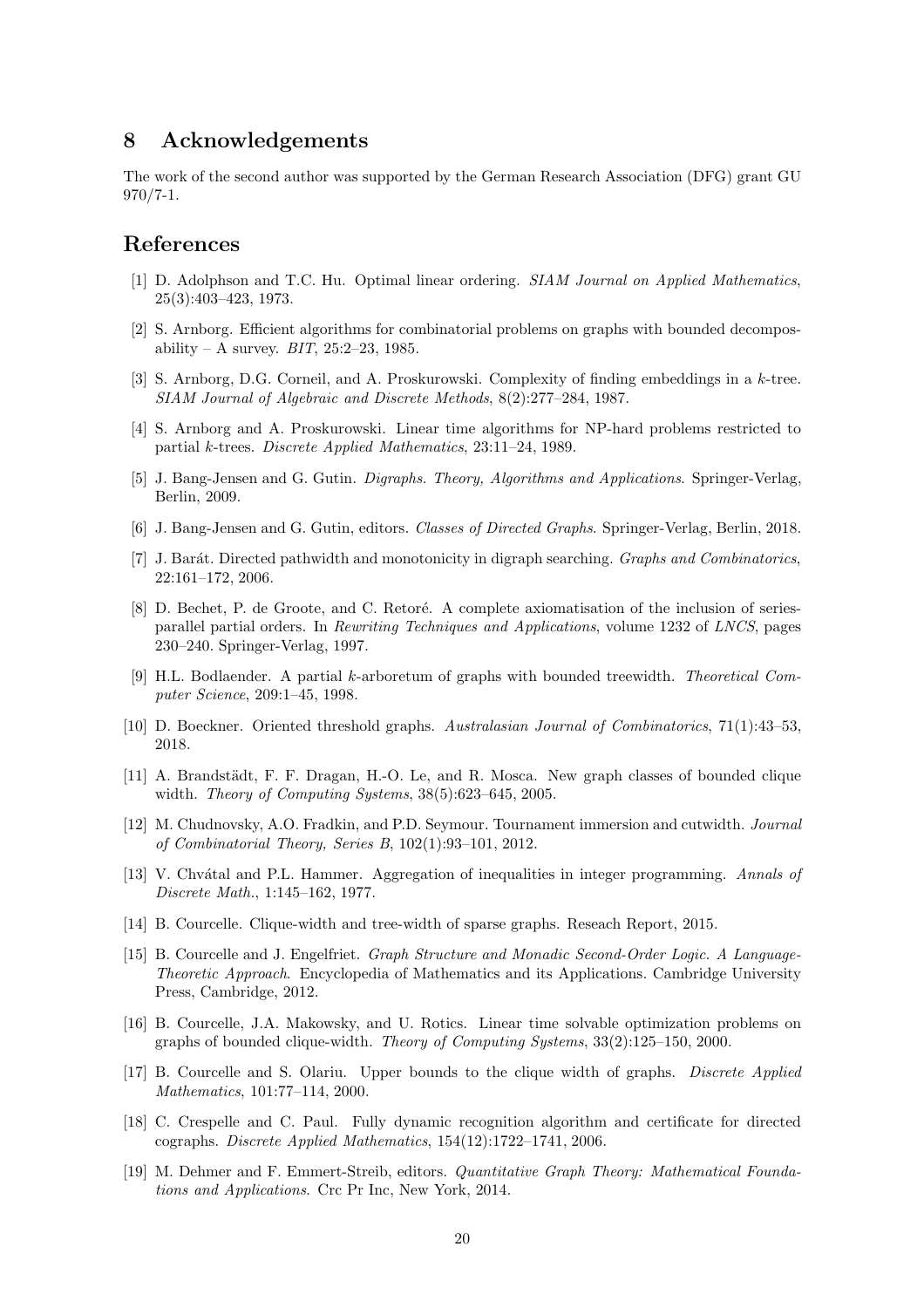- <span id="page-20-1"></span>[20] W. Espelage, F. Gurski, and E. Wanke. How to solve NP-hard graph problems on clique-width bounded graphs in polynomial time. In *Proceedings of Graph-Theoretical Concepts in Computer Science (WG)*, volume 2204 of *LNCS*, pages 117–128. Springer-Verlag, 2001.
- <span id="page-20-5"></span>[21] M.R. Fellows, F.A. Rosamond, U. Rotics, and S. Szeider. Clique-width is NP-complete. *SIAM Journal on Discrete Mathematics*, 23(2):909–939, 2009.
- <span id="page-20-6"></span>[22] F.V. Fomin, P. Golovach, D. Lokshtanov, S. Saurabh, and M. Zehavi. Cliquewidth III: The Odd Case of Graph Coloring Parameterized by Cliquewidth. *ACM Transactions on Algorithms*, 15(1):9:1–9:27, 2018.
- <span id="page-20-16"></span>[23] F.V. Fomin, S. Oum, and D. Thilikos. Rank-width and tree-width of H-minor-free graphs. *European Journal of Combinatorics*, 31(7):1617–1628, 2010.
- <span id="page-20-17"></span>[24] F.V. Fomin and M. Pilipczuk. Jungles, bundles, and fixed parameter tractability. In *Proceedings of the ACM-SIAM Symposium on Discrete Algorithms (SODA)*, pages 396–413. ACM-SIAM, 2013.
- <span id="page-20-12"></span>[25] F.V. Fomin and M. Pilipczuk. Subexponential parameterized algorithm for computing the cutwidth of a semi-complete digraph. In *Proceedings of the Annual European Symposium on Algorithms (ESA)*, volume 8125 of *LNCS*, pages 505–516. Springer-Verlag, 2013.
- <span id="page-20-4"></span>[26] R. Ganian. Thread graphs, linear rank-width and their algorithmic applications. In *Proceedings of International Workshop on Combinatorial Algorithms*, volume 6460 of *LNCS*, pages 38–42. Springer-Verlag, 2011.
- <span id="page-20-9"></span><span id="page-20-8"></span>[27] R. Ganian, P. Hlinen´y, J. Kneis, A. Langer, J. Obdrz´alek, and P. Rossmanith. Digraph width measures in parameterized algorithmics. *Discrete Applied Mathematics*, 168:88–107, 2014.
- [28] R. Ganian, P. Hlinen´y, J. Kneis, D. Meisters, J. Obdrz´alek, P. Rossmanith, and S. Sikdar. Are there any good digraph width measures? *Journal of Combinatorial Theory, Series B*, 116:250– 286, 2016.
- <span id="page-20-15"></span>[29] F. Gavril. Some NP-complete problems on graphs. In *Proceedings of the 11th Conference on Information Sciences and Systems. Johns Hopkins University, Baltimore, Md.*, pages 91–95, 1977.
- <span id="page-20-13"></span>[30] M.C. Golumbic and U. Rotics. On the clique-width of some perfect graph classes. *International Journal of Foundations of Computer Science*, 11(3):423–443, 2000.
- <span id="page-20-7"></span>[31] F. Gurski. Characterizations for co-graphs defined by restricted NLC-width or clique-width operations. *Discrete Mathematics*, 306(2):271–277, 2006.
- <span id="page-20-3"></span>[32] F. Gurski. Linear layouts measuring neighbourhoods in graphs. *Discrete Mathematics*, 306(15):1637–1650, 2006.
- <span id="page-20-14"></span>[33] F. Gurski. Graph parameters measuring neighbourhoods in graphs – Bounds and applications. *Discrete Applied Mathematics*, 156(10):1865–1874, 2008.
- <span id="page-20-11"></span>[34] F. Gurski and C. Rehs. Directed path-width and directed tree-width of directed co-graphs. In *Proceedings of the International Conference on Computing and Combinatorics (COCOON)*, volume 10976 of *LNCS*, pages 255–267. Springer-Verlag, 2018.
- <span id="page-20-10"></span>[35] F. Gurski, C. Rehs, and J. Rethmann. Directed pathwidth of sequence digraphs. In *Proceedings of the International Conference on Combinatorial Optimization and Applications (COCOA)*, volume 11346 of *LNCS*, pages 79–93. Springer-Verlag, 2018.
- <span id="page-20-0"></span>[36] F. Gurski and E. Wanke. The tree-width of clique-width bounded graphs without  $K_{n,n}$ . In *Proceedings of Graph-Theoretical Concepts in Computer Science (WG)*, volume 1938 of *LNCS*, pages 196–205. Springer-Verlag, 2000.
- <span id="page-20-2"></span>[37] F. Gurski and E. Wanke. On the relationship between NLC-width and linear NLC-width. *Theoretical Computer Science*, 347(1-2):76–89, 2005.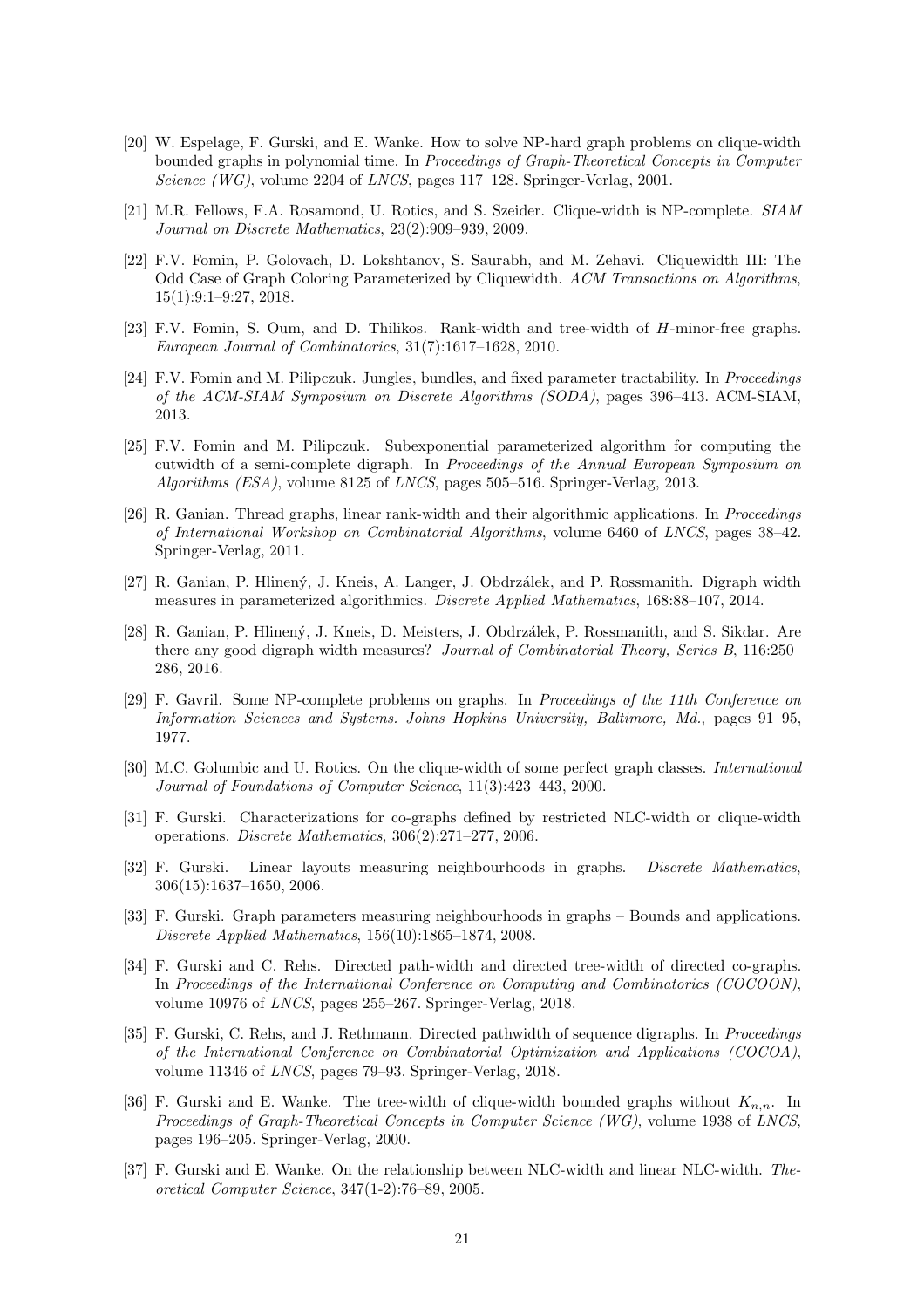- <span id="page-21-7"></span><span id="page-21-2"></span>[38] F. Gurski, E. Wanke, and E. Yilmaz. Directed NLC-width. *Theoretical Computer Science*, 616:1–17, 2016.
- <span id="page-21-16"></span>[39] T. Hagerup. Dynamic algorithms for graphs of bounded treewidth. *Algorithmica*, 27(3):292–315, 2000.
- [40] P. Heggernes, D. Meister, and C. Papadopoulos. A complete characterisation of the linear cliquewidth of path powers. In *Proceedings of the Annual Conference on Theory and Applications of Models of Computation*, volume 5532 of *LNCS*, pages 241–250. Springer-Verlag, 2009.
- <span id="page-21-5"></span>[41] P. Heggernes, D. Meister, and C. Papadopoulos. Graphs of linear clique-width at most 3. *Theoretical Computer Science*, 412(39):5466–5486, 2011.
- <span id="page-21-15"></span>[42] P. Hlinen´y, S. Oum, D. Seese, and G. Gottlob. Width parameters beyond tree-width and their applications. *Computer Journal*, 51(3):326–362, 2008.
- <span id="page-21-8"></span><span id="page-21-6"></span>[43] T. Johnson, N. Robertson, P.D. Seymour, and R. Thomas. Directed tree-width. *Journal of Combinatorial Theory, Series B*, 82:138–155, 2001.
- [44] M. Kanté and M. Rao. The rank-width of edge-coloured graphs. *Theory Comput. Syst.*, 52(4):599–644, 2013.
- <span id="page-21-3"></span>[45] M.A. Kashem, X. Zhou, and T. Nishizeki. Algorithms for generalized vertex-rankings of partial k-trees. *Theoretical Computer Science*, 240(2):407–427, 2000.
- <span id="page-21-18"></span>[46] N. Kashyap. Matroid pathwidth and code trellis complexity. *SIAM J. Discrete Math.*, 22(1):256– 272, 2008.
- <span id="page-21-14"></span>[47] N.G. Kinnersley and M.A. Langston. Obstruction set isolation for the gate matrix layout problem. *Discrete Applied Mathematics*, 54:169–213, 1994.
- <span id="page-21-10"></span>[48] K. Kitsunai, Y. Kobayashi, K. Komuro, H. Tamaki, and T. Tano. Computing directed pathwidth in O(1.89n) time. *Algorithmica*, 75:138–157, 2016.
- <span id="page-21-9"></span>[49] K. Kitsunai, Y. Kobayashi, and H. Tamaki. On the pathwidth of almost semicomplete digraphs. In *Proceedings of the Annual European Symposium on Algorithms (ESA)*, volume 9294 of *LNCS*, pages 816–827. Springer-Verlag, 2015.
- <span id="page-21-12"></span>[50] Y. Kobayashi. Computing the pathwidth of directed graphs with small vertex cover. *Information Processing Letters*, 115(2):310–312, 2015.
- <span id="page-21-13"></span>[51] R.J. Lipton and R.E. Tarjan. A separator theorem for planar graphs. *SIAM Journal on Applied Mathematics*, 36(2):177–189, 1979.
- <span id="page-21-11"></span>[52] H. Nagamochi. Linear layouts in submodular systems. In *Proceedings of the International Symposium on Algorithms and Computation*, volume 7676 of *LNCS*, pages 475–484. Springer-Verlag, 2012.
- <span id="page-21-19"></span><span id="page-21-17"></span>[53] S. Oum. Rank-width and vertex-minor. *Journal of Combinatorial Theory, Series B*, 95:79–100, 2005.
- [54] S. Oum. Rank-width: Algorithmic and structural results. *Discrete Applied Mathematics*, 231:15– 24, 2017.
- <span id="page-21-1"></span>[55] S. Oum and P.D. Seymour. Approximating clique-width and branch-width. *Journal of Combinatorial Theory, Series B*, 96(4):514–528, 2006.
- <span id="page-21-4"></span>[56] N. Robertson and P.D. Seymour. Graph minors I. Excluding a forest. *Journal of Combinatorial Theory, Series B*, 35:39–61, 1983.
- <span id="page-21-0"></span>[57] N. Robertson and P.D. Seymour. Graph minors II. Algorithmic aspects of tree width. *Journal of Algorithms*, 7:309–322, 1986.